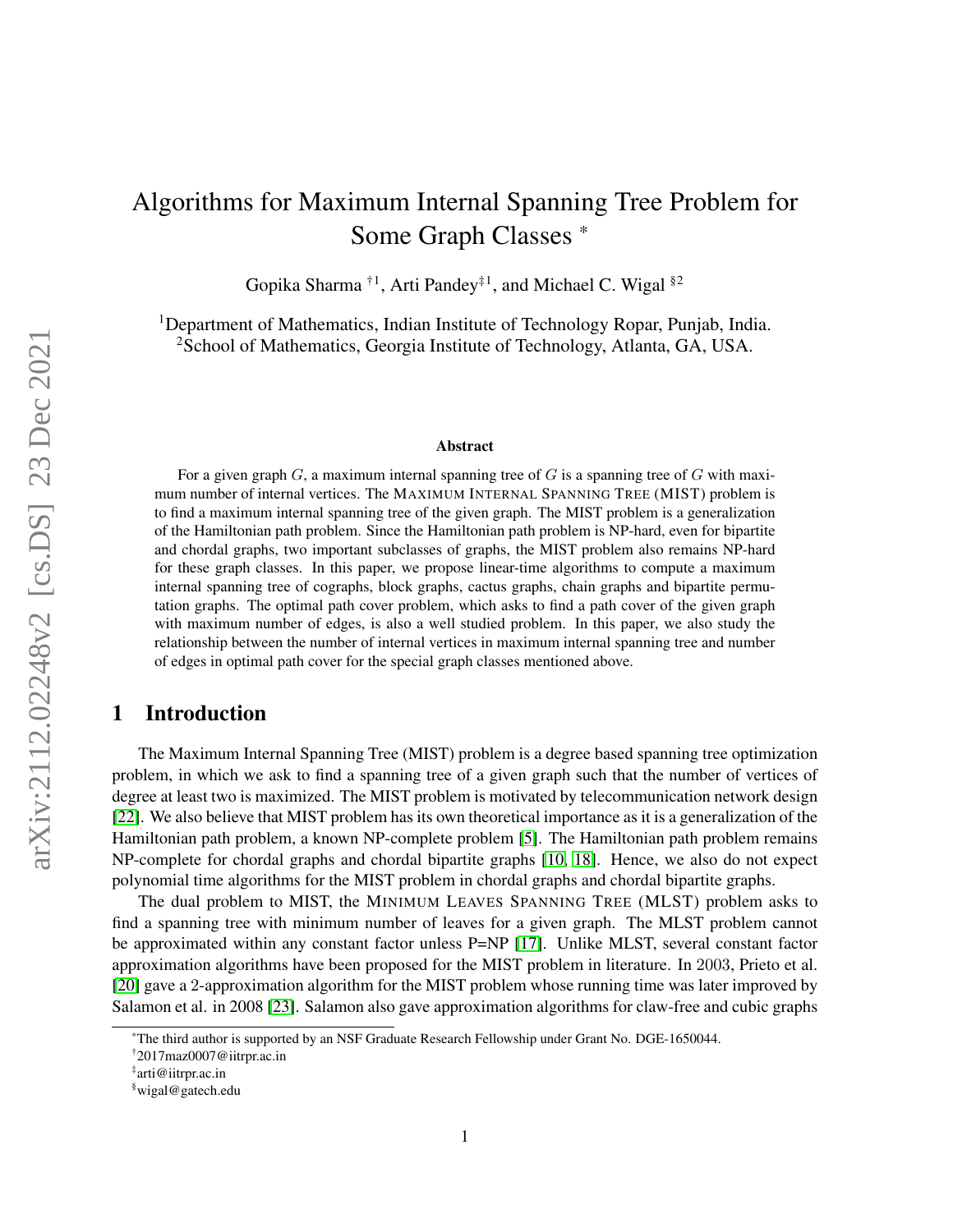with approximation factors  $\frac{3}{2}$  and  $\frac{6}{5}$  respectively [\[23\]](#page-23-2). In 2009, Salamon [\[21\]](#page-23-3) gave a  $\frac{7}{4}$  -approximation algorithm for graphs with no pendant vertices and later, in 2015, Knauer et al. [\[9\]](#page-22-4) showed that a simplified and faster version of Salamon's algorithm yields a  $\frac{5}{3}$  -approximation algorithm even on general graphs. In 2014, Li et al. proposed a  $\frac{3}{2}$ -approximation algorithm using a different approach for general undirected graphs and improved this ratio to  $\frac{4}{3}$  for graphs without leaves [\[14\]](#page-22-5). Li et al. gave a  $\frac{3}{2}$  -approximation algorithm for general graphs using depth-5 local search [\[13\]](#page-22-6). In 2018, Chen et al. presented a  $\frac{17}{13}$  approximation algorithm which is the best approximation factor till now [\[2\]](#page-21-0). Several FPT-algorithms have also been designed for the MIST problem where the considered parameter is the solution size [\[20,](#page-23-1) [13,](#page-22-6) [3,](#page-22-7) [4,](#page-22-8) [1,](#page-21-1) [12\]](#page-22-9).

For finding efficient algorithms for the MIST problem, it is often useful to reduce the MIST problem to the path cover problem. A *path cover* P of a graph is a spanning subgraph such that every component of P is a path. A path cover with maximum number of edges is called an *optimal path cover* of G. If  $P^*$ denotes an optimal path cover of a graph, then number of edges in  $P^*$  is denoted by  $|E(P^*)|$ . In 2018, Li et al. proposed a polynomial time algorithm for the MIST problem in interval graphs [\[15\]](#page-22-10). They also proved that number of internal vertices in any MIST of any graph G is at most  $|E(P^*)| - 1$ , where  $P^*$ is an optimal path cover of G. We will observe that number of internal vertices in any MIST of a chain graph is either  $|E(P^*)| - 1$  or  $|E(P^*)| - 2$  and is  $|E(P^*)| - 1$  for cographs. For bipartite permutation, block and cactus graphs, we prove that there is no constant k such that  $|E(P^*)| - k$  is the lower bound on the number of internal vertices in any MIST of such graphs. We also propose linear-time algorithms for the MIST problem in bipartite permutation graphs, block graphs, cactus graphs and cographs. A hierarchy relationship between these classes of graphs is shown in Fig. [1.](#page-1-0)

The structure of the paper is as follows. In Section [2,](#page-1-1) we give some basic definitions and notations used in the paper. In Section [3,](#page-3-0) we discuss MIST problem for block graphs and cactus graphs and provide linear-time algorithms for both these graph classes. In Section [4,](#page-4-0) we prove that MIST of cographs can be computed in linear-time by providing an algorithm. In Section [5,](#page-7-0) we present a linear-time algorithm to find a MIST of an arbitrary bipartite permutation graph. In Section [6,](#page-16-0) we prove a bound for chain graphs regarding number of internal vertices in its MIST. Finally, Section [7](#page-20-0) concludes the paper.



<span id="page-1-0"></span>Figure 1: Hierarchy relationship between some classes of graphs

## <span id="page-1-1"></span>2 Preliminaries

Let  $G = (V, E)$  be a graph. In this paper, we only consider simple, undirected and connected graphs. For a vertex  $u \in G$ ,  $d_G(u)$  denotes the degree of u in G and  $N_G(u)$  denotes the neighborhood of u in G. When there is no ambiguity regarding the graph G, we simply use  $d(u)$  and  $N(u)$ , to represent the degree of u and neighborhood of u, respectively. A vertex u in V is called *pendant* if  $d(u) = 1$ . The set of pendant vertices in G is denoted by  $p(G)$ . The vertex adjacent to a pendant vertex u is called the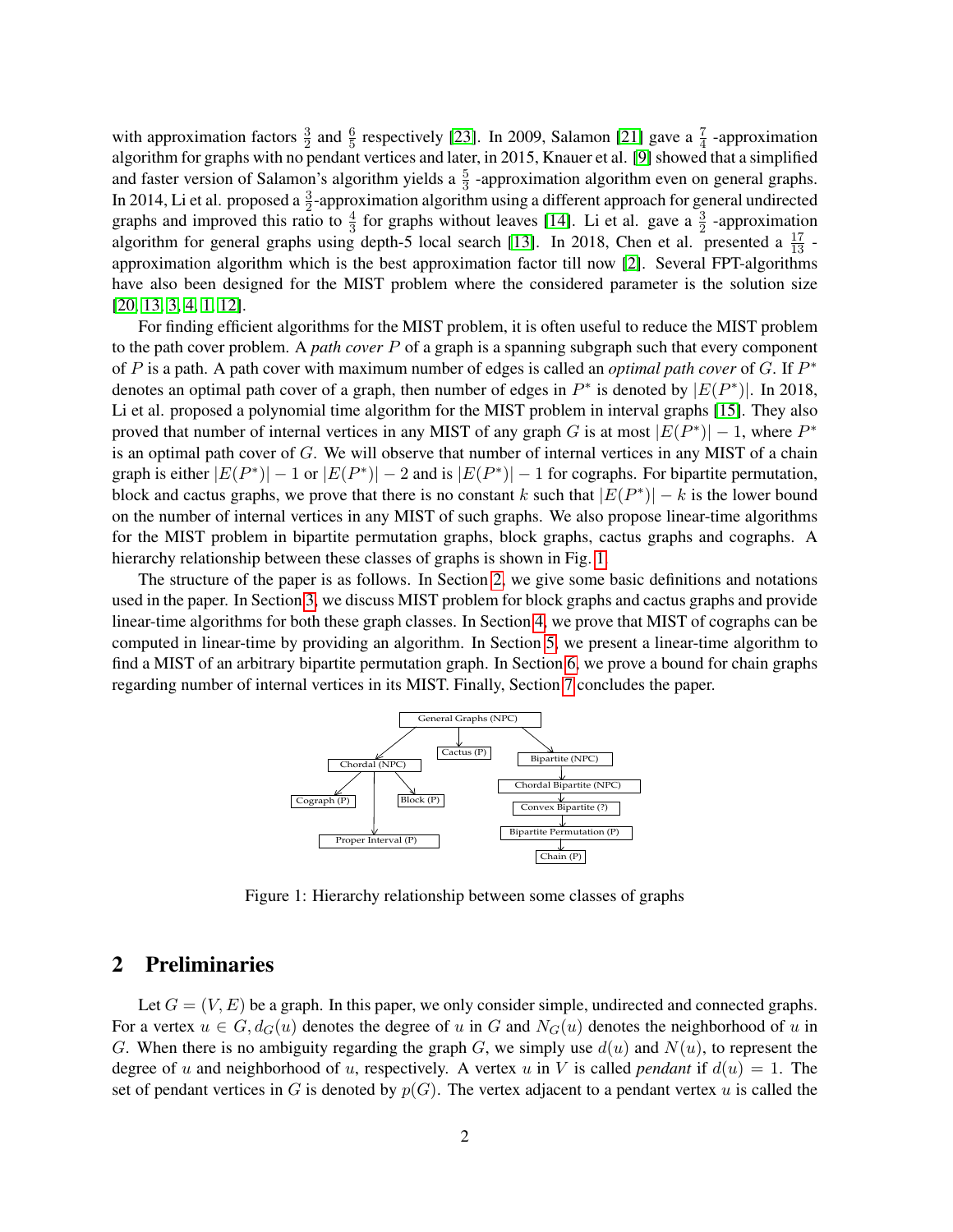*support vertex* of u, and is denoted by  $S(u)$ . A vertex  $u \in V(G)$  is called *internal*, if u is not pendant, that is,  $d(u) \geq 2$ . Let  $I(G)$  denotes the set of internal vertices in G, and  $i(G) = |I(G)|$ . For a set  $A \subseteq V$ and a spanning tree T of G, we define  $i_T(A) = |I(T) \cap A|$ .

For vertices x and y, we denote an edge between x and y by xy. For a subset S of  $V(G)$ ,  $G - S$ denotes the subgraph of G obtained after removing vertices of S and edges incident on these vertices from G. If  $S = \{v\}$ , then we simply write  $G - v$  for  $G - S$ . A vertex v of a graph G is called a *cut vertex* if  $G - v$  is disconnected.

Throughout this paper, n denotes the number of vertices and  $m$  denotes the number of edges in  $G$ . A graph G is said to be *bipartite* if V can be partitioned into two disjoint sets X and Y such that every edge of G joins a vertex in X to a vertex in Y. Such a partition  $(X, Y)$  of V is called a *bipartition*. A bipartite graph with bipartition  $(X, Y)$  of V is denoted by  $G = (X, Y, E)$ . For a set  $S \subseteq V$ , an *induced subgraph* is the graph whose vertex set is S and edge set consists of all the edges in E that have both the endpoints in S, and is denoted by  $G[S]$ . If  $G[C], C \subseteq V$ , is a complete subgraph of G, then C is called a *clique* of G.

A subgraph of G is called a *spanning subgraph* if it contains all the vertices of G. A *path cover* P of a graph is a spanning subgraph such that every component of P is a path. A path cover is an *optimal path cover* if it has the maximum number of edges. A spanning subgraph of G which is also a tree is called a *spanning tree* of G. A spanning tree is called a *maximum internal spanning tree(MIST)* if it contains the maximum number of internal vertices among all the spanning trees of  $G$ . For a graph  $G$ , the number of internal vertices in any MIST of G is denoted by  $Opt(G)$ .

Now we state a useful theorem which gives an upper bound on the number of internal vertices in a MIST with respect to the graph's optimal path cover.

<span id="page-2-0"></span>Theorem 2.1. *[\[15\]](#page-22-10) For a graph* G*, the number of internal vertices in a maximum internal spanning tree of* G is less than the number of edges in an optimal path cover of G, that is,  $Opt(G) \leq |E(P^*)| - 1$ , *where* P <sup>∗</sup> *denotes an optimal path cover of* G*. Moreover, this bound is tight.*

Note that the vertices which are pendant in  $G$  itself, will be pendant in any MIST of  $G$ . Hence, we have the following observation.

Observation 2.1. *For a graph* G*, if* v *is a pendant vertex and* u *is the support vertex of* v *in* G*, then* v *remains a pendant vertex and* u *remains adjacent support vertex of* v *in any MIST of* G*.*

Suppose G is not a tree and  $u \in V(G)$  is adjacent to k pendant vertices, say  $a_1, \ldots, a_k$ . Let  $G' =$  $G - \{a_2, \ldots, a_k\}$ . Then based on above observation, the number of internal vertices in a MIST of G will be same as the number of internal vertices in any MIST of  $G'$ . It is also easy to obtain a MIST of  $G$  from any MIST of  $G'$ . Hence, throughout this work, we assume that every vertex has at most one pendant vertex adjacent with it.

Below, we give another result regarding the number of pendant vertices in a spanning tree of a bipartite graph. Note that, if we have  $\alpha$  number of internal vertices in a spanning tree of G from one partite set, then at least  $\alpha + 1$  vertices must be present in the neighborhood of these  $\alpha$  vertices, which lie in the other partite set of the bipartite graph G.

<span id="page-2-1"></span>**Observation 2.2.** *Let*  $G = (X, Y, E)$  *be a bipartite graph with*  $A \subseteq X$  *and*  $B \subseteq Y$ *. If*  $N(A) = B$ *, then there are at least*  $max{0, |A| - |B| + 1}$  *pendant vertices from A in any spanning tree of G. Similarly, if*  $N(B) = A$ *, then there are at least*  $max\{0, |B| - |A| + 1\}$  *pendant vertices from* B *in any spanning tree of* G*.*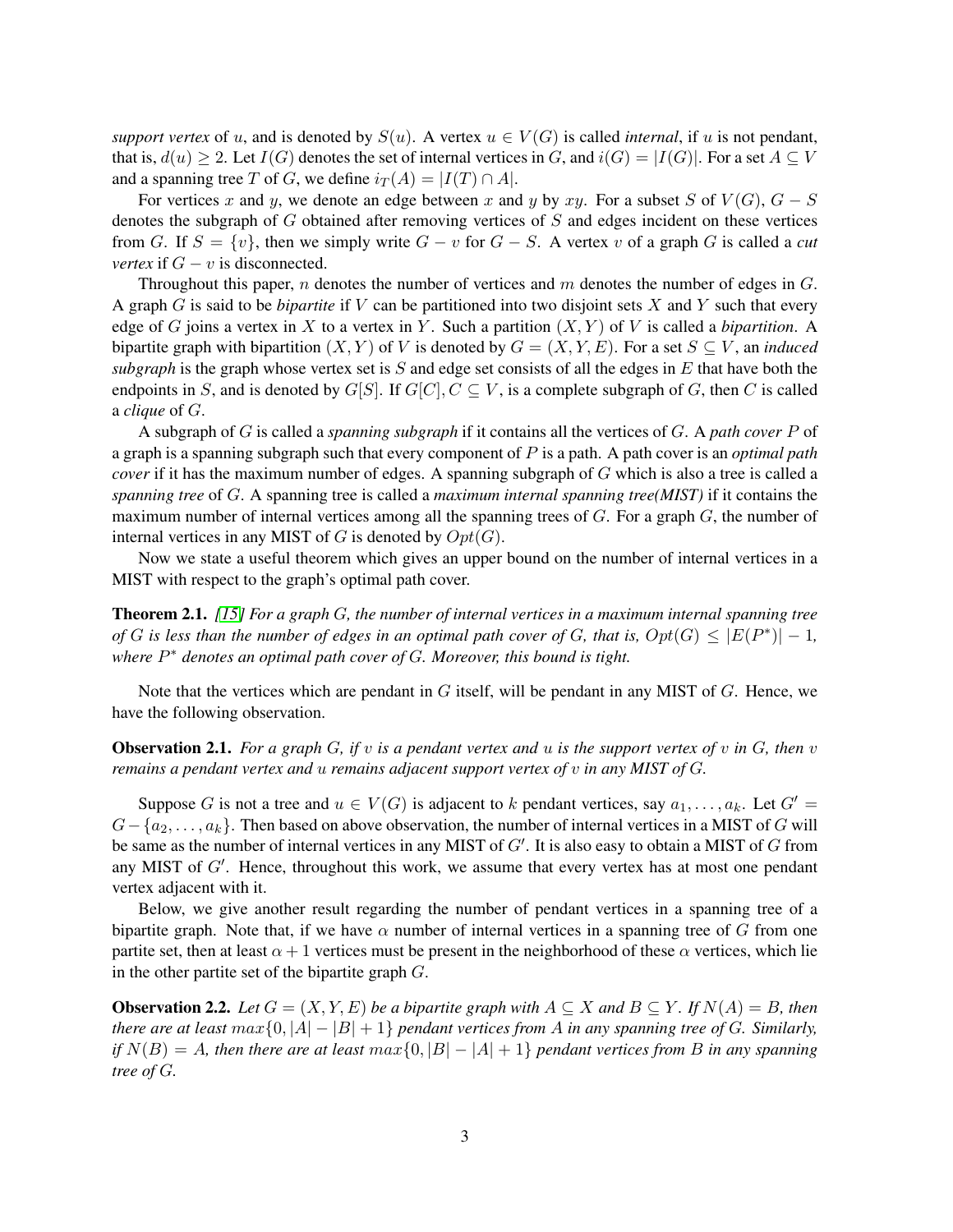#### <span id="page-3-0"></span>3 Block and Cactus Graphs

In this section, we discuss the MIST problem for block graphs and cactus graphs. We will show that the MIST problem can be solved in linear-time for both classes of graphs. Block and cactus graphs will also provide our first family of examples in which  $Opt(G)$  cannot be lower bounded in terms of  $|E(P^*)| - k$  where  $P^*$  is an optimal path cover of G and k is some constant.

A *block* of a graph G is a maximal connected subgraph with no cut vertices. Note that a block of G is either an edge or a 2-connected subgraph. The set of blocks of a graph is called the *block decomposition* of G and is denoted by  $B(G)$ . Let  $B_0 \in B(G)$  and  $u, v$  be two vertices belonging to  $B_0$ , then a path between u and v, which contains all the vertices of the block  $B_0$ , is called a *spanning path between* u *and* v in  $B_0$ . We say a block B is *good* if there exists distinct  $u, v \in V(B)$  such that both u and v are cut vertices of G and B has a spanning path between u and v. A block is said to be *bad* otherwise. Let  $Bad(G)$  denote the set of bad blocks of G.

A *block graph* is a graph in which every block is a clique. If a block graph G contains only one block then G is a complete graph. A block graph is said to be *nontrivial* if it contains at least two blocks. Note that a trivial block has a Hamiltonian path. Thus for the remainder of the section we only consider nontrivial block graphs.

Let G be a nontrivial block graph. Bad blocks of G have another characterization which we state as the Observation [3.1.](#page-3-1)

#### <span id="page-3-1"></span>Observation 3.1. *A block* B *of a block graph* G *is bad if and only if it contains exactly one cut vertex of* G*.*

A graph G is a *cactus graph* if every block of G is either a cycle or an edge. If a cactus graph G contains only one block then  $G$  is either a cycle or an edge and in that case finding a MIST of  $G$  is trivial. Again, a cactus graph is said to be *nontrivial* if it contains at least two blocks and now we only consider nontrivial cactus graphs.

Let G be a nontrivial cactus graph. A block of G is called an *end block* of G if it contains exactly one cut vertex of  $G$ . Note that an end block of a cactus graph  $G$  is also a bad block of  $G$ . Bad blocks of a cactus graph G have another characterization which we state in the following observation.

Observation 3.2. *A block* B *of a cactus graph* G *is bad if and only if* B *does not contain two adjacent cut vertices of* G*.*

If  $B_i$  and  $B_j$  are two blocks of a block/cactus graph G and  $V(B_i) \cap V(B_j) \neq \emptyset$ , then  $V(B_i) \cap V(B_j)$  $V(B_j) = 1$  and the vertex  $x \in V(B_i) \cap V(B_j)$  is a cut vertex of G. Let T be a MIST of a nontrivial block/cactus graph G. Below, we state two observations which hold true for both block and cactus graphs.

#### Observation 3.3. T *must have at least one leaf in every bad block of* G*.*

<span id="page-3-2"></span>**Observation 3.4.**  $Opt(G) \leq n - |Bad(G)|$ , where  $Opt(G)$  denotes the number of internal vertices in T*.*

Recall that block decomposition of a graph G is the set of blocks of G. It can be computed in  $O(n)$ time using the following approach. Let b be a cut vertex of a block/cactus graph G and  $G_1, G_2, \ldots, G_t$ be the connected components of the graph  $G-b$ . Let  $H_i$  denotes the subgraph  $G[V(G_i) \cup \{b\}]$ , for each  $1 \leq i \leq t$ . We call  $H_1, H_2, \ldots, H_t$  the b-components of G. The block decomposition of a block/cactus graph can be found by recursively choosing a cut vertex  $b$  and computing the  $b$ -components.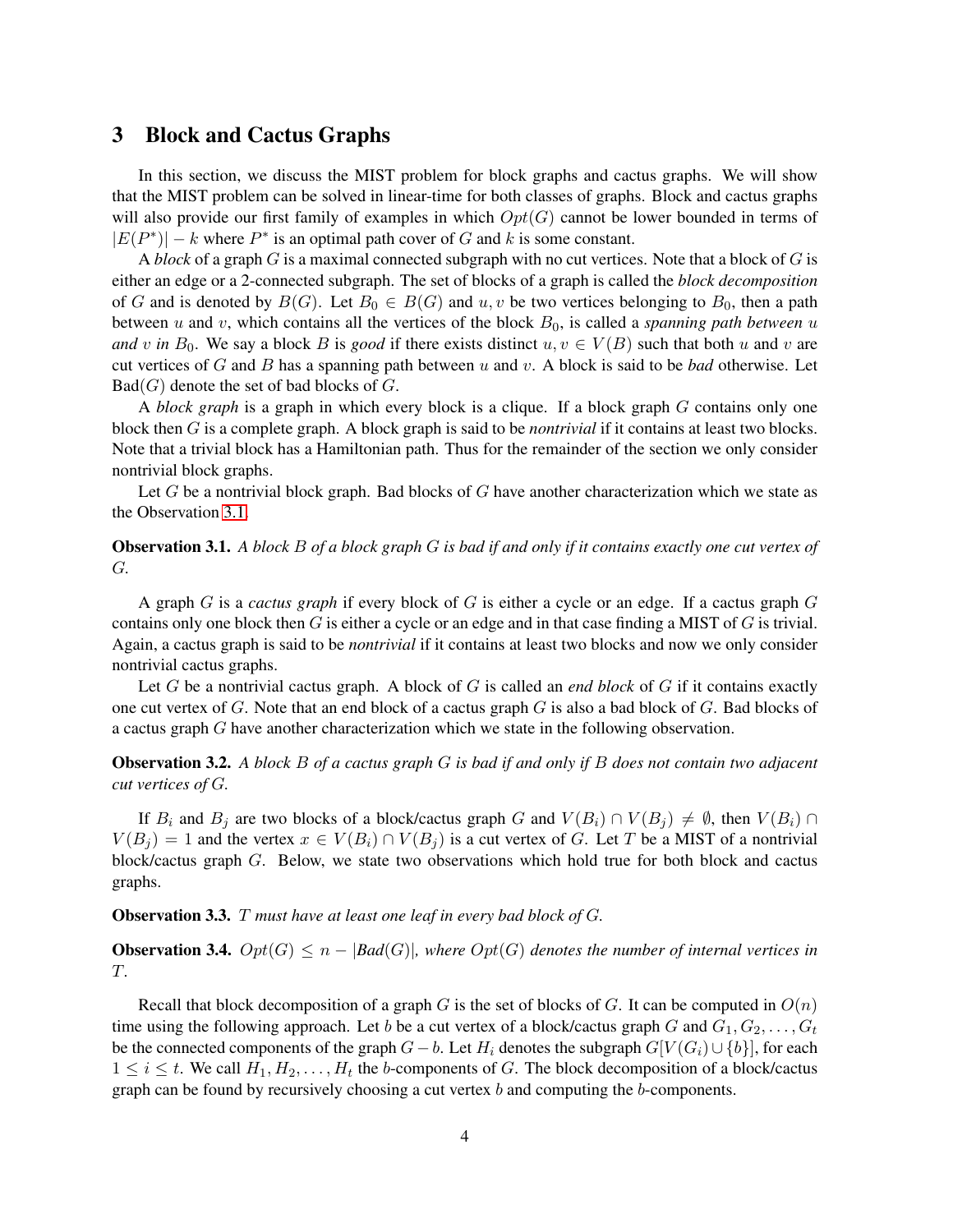#### 3.1 Algorithm for Block and Cactus Graphs

In this subsection, we first prove a theorem which relates the number of internal vertices in a MIST of a block/cactus graph  $G$  to the number of bad components of  $G$ . Then, we outline a linear-time algorithm to compute a MIST of  $G$ .

<span id="page-4-1"></span>Theorem 3.1. *Let* G *be a graph with a nontrivial block decomposition such that each block has a spanning path with a cut vertex as an endpoint. Then* G *has a spanning tree* T *in which number of internal vertices is*  $n - |Bad(G)|$ *.* 

*Proof.* Let l be the number of blocks in G and  $B_i \in B(G)$  be an arbitrary block of G. If  $B_i$  is good, then let  $P_i$  be a spanning path between two cut vertices of  $B_i$ . If  $B_i$  is bad, we let  $P_i$  be a spanning path with a single cut vertex as an endpoint. Let  $T = \bigcup_{i=1}^{l} P_i$ . Note that T is a spanning tree of G. Furthermore, as any cut vertex of G cannot be a leaf of T, we have  $i(T) = n - |Bad(G)|$ .  $\Box$ 

The proof of Theorem [3.1](#page-4-1) gives a simple algorithm for a block or cactus graph. First find a block decomposition, this takes  $O(n)$  time. Then for each block B, determine if B is bad or not and find the corresponding path. This takes  $O(|B|)$  time. In total we have a linear-time algorithm. As both block and cactus graphs satisfy the hypothesis of Theorem [3.1,](#page-4-1) combining with Obervation [3.4](#page-3-2) we have the following,

<span id="page-4-2"></span>**Corollary 3.1.** *If* G *is a block or cactus graph, then*  $Opt(G) = n - |Bad(G)|$ *.* 

## **3.2** Relationship between  $Opt(G)$  and  $|E(P^*)|$

We now show for a block or cactus graph G there does not exist a constant k such that  $Opt(G)$  $|E(P^*)| - k$  where  $P^*$  is an optimal path cover of G. Recall Corollary [3.1](#page-4-2) states that  $Opt(G)$  =  $n - |Bad(G)|$  and Theorem [2.1](#page-2-0) states  $Opt(G) \leq |E(P^*)| - 1$ . Note that the number of edges in the optimal path cover  $P^*$  and the number of components in  $P^*$  adds up to n. So, we see that  $n-|Bad(G)| =$  $|E(P^*)| - (|Bad(G)| - |P^*|)$ . Thus,  $Opt(G) = |E(P^*)| - (|Bad(G)| - |P^*|)$  for both block and cactus graphs.

For every integer  $n = 5k$  ( $k \ge 1$ ), we construct a connected graph  $G_n$  with n vertices and  $Opt(G_n) = |E(P^*)| - O(n)$ . The graph  $G_n$  is both a block graph and a cactus graph as every block of  $G_n$ is either an edge or a clique on three vertices. The vertex set of  $G_n$  is  $V(G_n) = V_1 \cup V_2 \cup \ldots \cup V_k$ , where  $V_i = \{x_1^i, x_2^i, \ldots, x_5^i\}$  for each  $i \in \{1, 2, \ldots, k\}$ . The edge set is  $E(G_n) = E_1 \cup E_2 \cup \ldots \cup E_k \cup E'$ , where  $E_i = \{x_1^i x_2^i, x_2^i x_3^i, x_3^i x_1^i, x_3^i x_4^i, x_4^i x_5^i, x_5^i x_3^i\}$  for each i and E' contains the edges of the form  $x_3^i x_3^{i+1}$  for  $1 \leq i \leq (k-1)$ . Note  $|E(G_n)| = 7k - 1$ . We obtain an optimal path cover  $P^*$  for  $G_n$  having 4k edges and k components [\[19\]](#page-22-11). The number of bad blocks in  $G_n$  is 2k. Using Theo-rem [3.1,](#page-4-1) we obtain a MIST T of  $G_n$  with  $n - |Bad(G)| = 5k - 2k = 3k$  internal vertices. Thus,  $Opt(G_n) = 3k = 4k - k = 4k - \frac{n}{5} = |E(P^*)| - O(n)$ . Fig. [2](#page-5-0) provides an illustration for  $G_{20}$ .

Here, we see that  $|Bad(G_n)| - |P^*| = 2k - k = k$  which implies that for arbitrary  $n = 5k$ , we have  $Opt(G_n) = |E(P^*)| - k$ . So, block and cactus graphs do not have lower bound for  $Opt(G)$  of the form  $|E(P^*)| - c$  for some fixed natural number c, independent of n.

## <span id="page-4-0"></span>4 Cographs

In this section, we discuss the MIST problem for cographs. The complement-reducible graphs or *cographs* have been discovered independently by several authors since the 1970s [\[24,](#page-23-4) [8\]](#page-22-12). In the literature,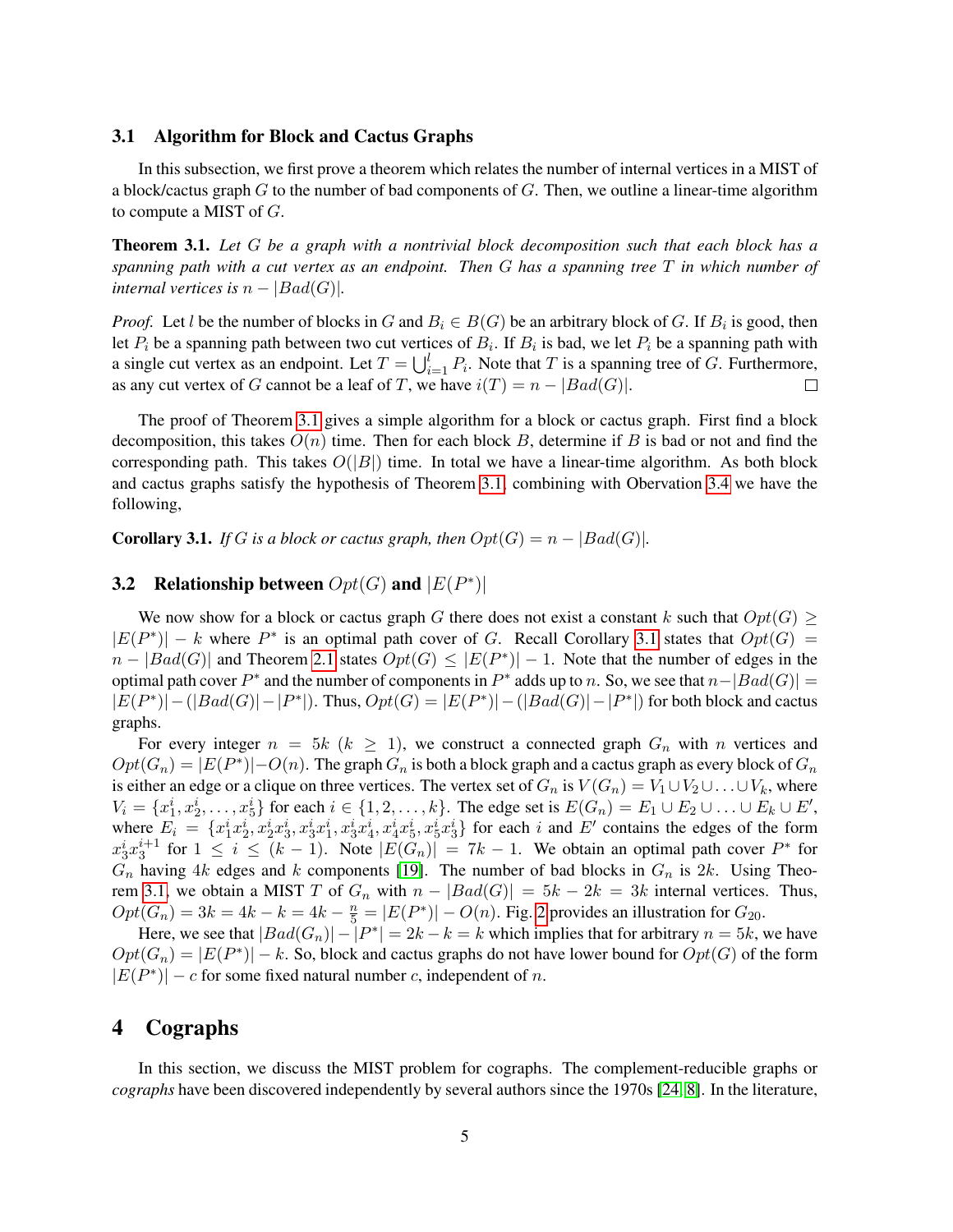

<span id="page-5-0"></span>Figure 2: Graph  $G_{20}$ , its optimal path cover  $P^*$  and its MIST T

the cographs are also known as  $P_4$ -free graphs,  $D^*$ -graphs, Hereditary Dacey graphs and 2-parity graphs. The class of cographs is defined recursively as follows:

- A single-vertex graph is a cograph;
- If G is a cograph, then its complement  $\overline{G}$  is also a cograph;
- If  $G$  and  $H$  are cographs, then their disjoint union is also a cograph.

Cographs admit a rooted tree representation. This tree is called *cotree* of a cograph  $G$ , denoted  $T(G)$ . The cotree of a cograph rooted at a node  $r$  possesses the following properties.

- 1. Every internal vertex except r has at least two children. Furthermore, r has exactly one child if and only if the underlying cograph  $G$  is disconnected.
- 2. The internal nodes are labeled by either 0 (0-nodes) or 1 (1-nodes) in such a way that the root is always a 1-node, and 1-nodes and 0-nodes alternate along every path in  $T(G)$  starting at the root.
- 3. The leaves of  $T(G)$  are precisely the vertices of G, such that vertices x and y are adjacent in G if, and only if, the lowest common ancestor of x and y in  $T(G)$  is a 1-node.

Fig. [3](#page-6-0) illustrates a cograph G along with its cotree  $T(G)$ .

According to  $[16]$ , the cotree of any cograph G can be preprocessed such that it is a binary tree. So, we may assume that  $T(G)$  is a binary tree rooted at a vertex r. The set of leaves of the left subtree of  $T(G)$  is denoted by  $L(r_{left})$  and the set of leaves of the right subtree of  $T(G)$  is denoted by  $L(r_{right})$ .

Note that every leaf of  $T(G)$  represents a vertex of the graph G. If we consider one vertex from  $L(r_{left})$  and one vertex from  $L(r_{right})$  then their least common ancestor is the root node. As the root node is always a 1-node, we have the following observation.

<span id="page-5-1"></span>**Observation 4.1.** *For any*  $x \in L(r_{left}), y \in L(r_{right}),$  *we have*  $xy \in E(G)$ *.* 

Recall that a path cover P of a graph G is a spanning subgraph such that every component of P is a path. A path cover is an optimal path cover if it has the maximum number of edges. [\[16\]](#page-22-13) gave a lineartime algorithm to compute an optimal path cover of a cograph  $G$ . The optimal path cover  $P^*$  constructed in [\[16\]](#page-22-13) is one of the following type: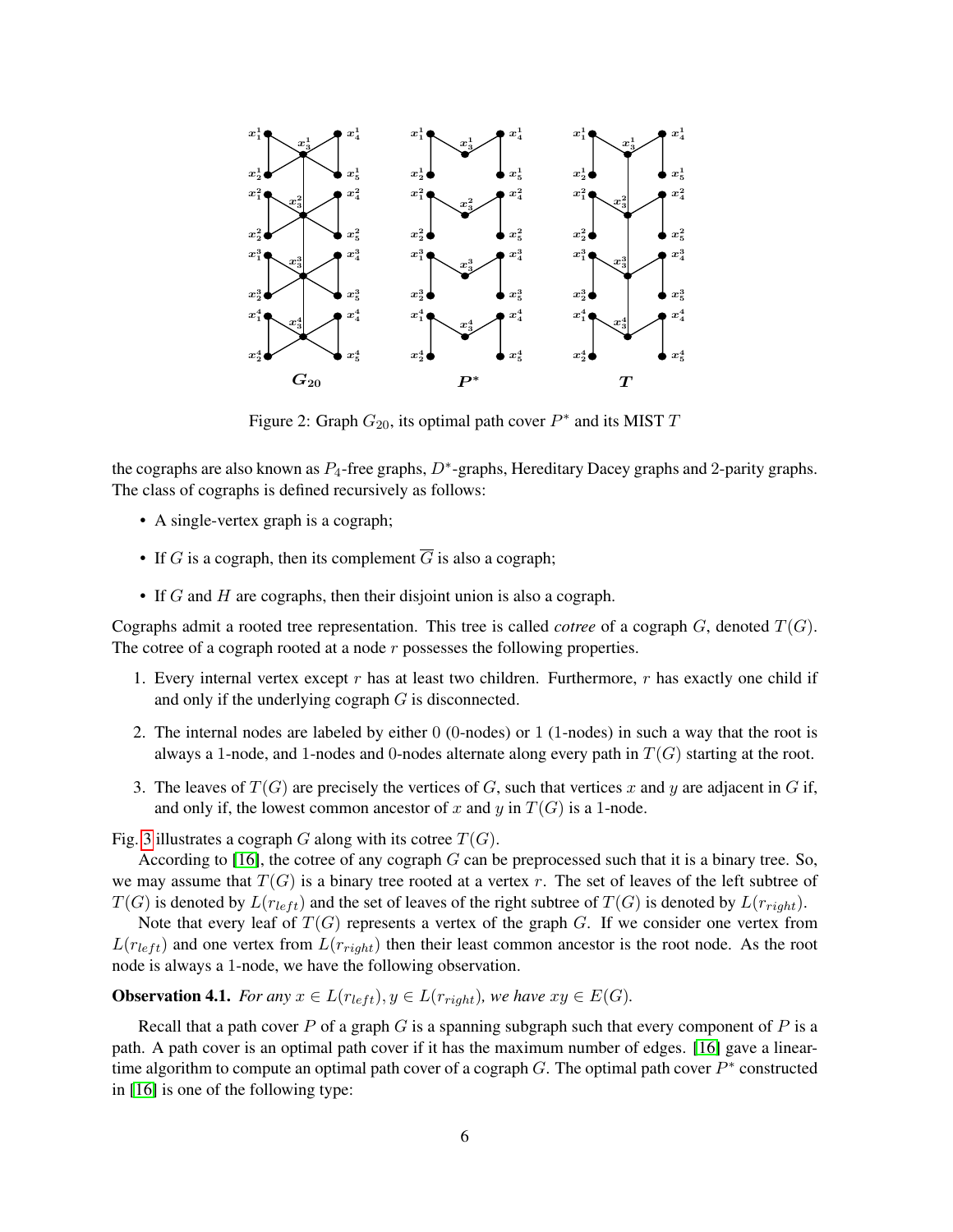

<span id="page-6-0"></span>Figure 3: Illustrating a cograph and its cotree

- The path cover  $P^*$  contains a single path component which is a Hamiltonian path of  $G$ .
- The path cover  $P^*$  contains at least two path components. In this case, there exists exactly one path p in  $P^*$  which contains vertices from both the sets  $L(r_{left})$  and  $L(r_{right})$  and all other paths in  $P^*$  contain vertices from  $L(r_{right})$  only. Fig. [4](#page-6-1) illustrates this case.



<span id="page-6-1"></span>Figure 4: Optimal path cover of  $G$  contains more than 1 path components

Algorithm [1](#page-6-2) uses the optimal path cover constructed from [\[16\]](#page-22-13) to compute a MIST of a cograph G.

<span id="page-6-2"></span>Algorithm 1 Algorithm for finding a MIST of a cograph  $G$ 

**Input:** A cograph G and a cotree  $T(G)$  of G **Output:** A Maximum Internal Spanning Tree T of G Let  $P^* = \{P_1, P_2, \ldots, P_k\}$  be the optimal path cover of G computed by the algorithm in [\[16\]](#page-22-13); 2  $V(T) = V(G)$  and  $E(T) = E(P^*)$ ; 3 if  $k = 1$  then 4 | return  $T$ ; 5 else /\*  $P_1$  is the path which contains vertices from both the sets  $L(r_{left})$  and  $L(r_{right})$  and all other paths in  $P^*$  contain vertices from  $L(r_{right})$  only \*/ 6 Let  $u \in (V(P_1) \cap L(r_{left}))$ ;<br>7 Let  $v_i$  be an end vertex of the 7 Let  $v_i$  be an end vertex of the path  $P_i$ , for  $2 \le i \le k$ ; 8  $E(T) = E(T) \cup \{uv_2, uv_3, \ldots, uv_k\};$ <br>9 return T. return  $T$ .

Note that by Theorem [2.1](#page-2-0) we have  $Opt(G) \leq |E(P^*)| - 1$  for an optimal path cover  $P^*$ . Below, we give a theorem which implies that Algorithm [1](#page-6-2) also outputs a spanning tree which attains this upper bound.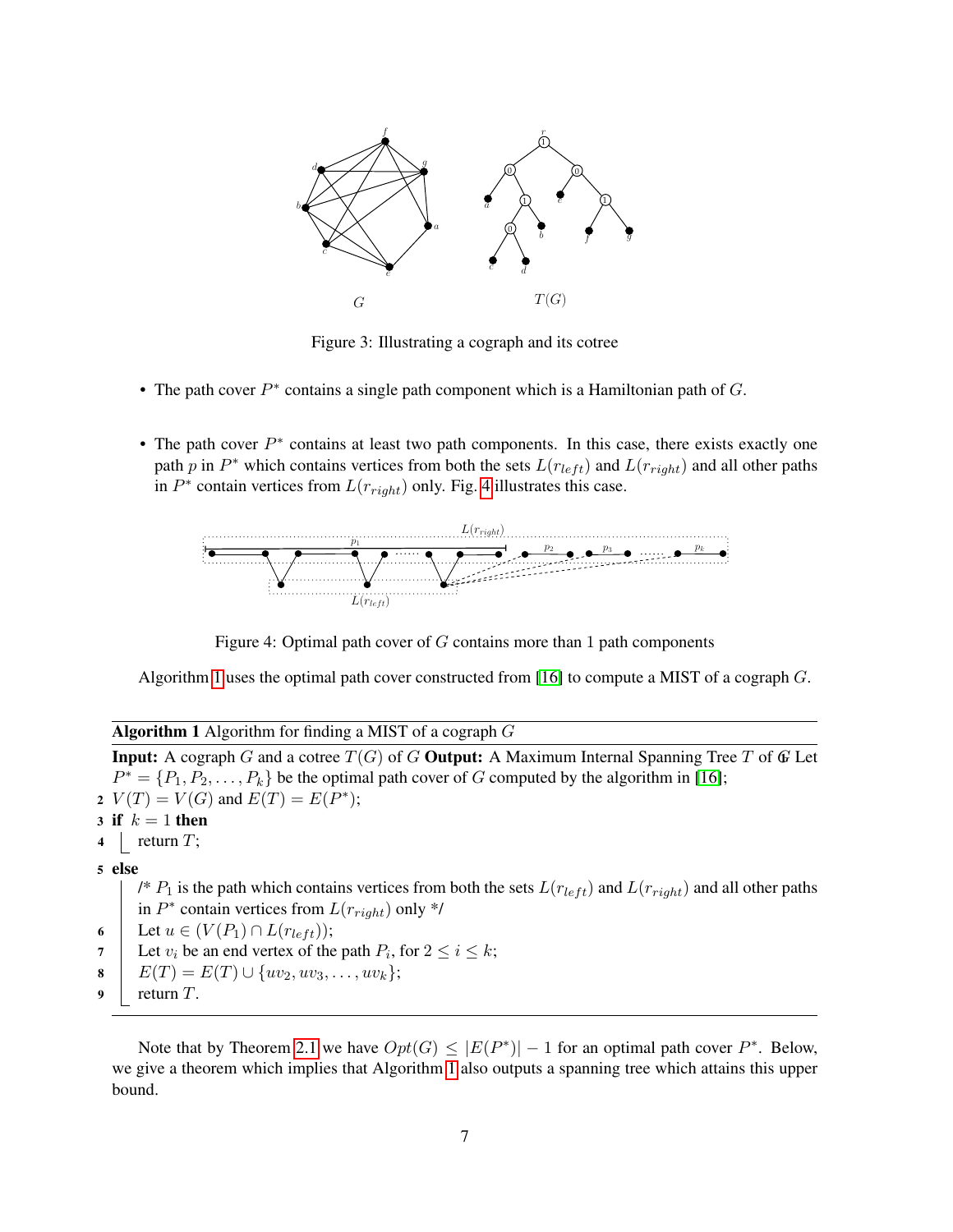<span id="page-7-1"></span>**Theorem 4.1.** *Algorithm [1](#page-6-2) outputs a spanning tree*  $T$  *of a cograph*  $G$  *such that,*  $i(T) = |E(P^*)| - 1$ *, where*  $P^*$  *is an optimal path cover of G. Hence,*  $Opt(G) = |E(P^*)| - 1$ *.* 

*Proof.* Let  $P^* = \{P_1, P_2, \ldots, P_k\}$  be the optimal path cover computed in step 1 of Algorithm [1.](#page-6-2) If  $|P^*| = 1$  $|P^*| = 1$ , then G has a Hamiltonian path and Algorithm 1 returns a Hamiltonian path. Now, suppose  $|P^*| > 1$ , then the path  $P_1$  contains vertices from both sets  $L(r_{left})$  and  $L(r_{right})$  and  $P_i \cap L(r_{left}) = \emptyset$ for all  $i \geq 2$ . Now, let  $u \in V(P_1) \cap L(r_{left})$  such that u is not an end vertex of  $P_1$ .

For each path in  $P_i \in P^* \setminus \{P_1\}$ , consider a pendent vertex  $v_i$  of the path. By Observation [4.1,](#page-5-1)  $v_i$ and u are adjacent. Let  $T = \bigcup_{i=1}^{k} P_i \cup \{v_i u : 2 \le i \le k\}$ . These new edges connect one internal vertex with a pendant vertex of path of  $P^*$ . This is illustrated by the dash edges in Fig. [4.](#page-6-1) Note then the number of internal vertices of T is  $|E(P^*)| - 1$ , hence  $i(T) = Opt(G) = |E(P^*)| - 1$  by Theorem [2.1.](#page-2-0)  $\Box$ 

Note that step 1 of Algorithm [1](#page-6-2) can be performed in linear-time [\[16\]](#page-22-13). Furthermore, note that the construction of T in Theorem [4.1](#page-7-1) is also linear-time. Therefore Algorithm [1](#page-6-2) outputs a MIST of G in linear-time.

## <span id="page-7-0"></span>5 Bipartite Permutation Graphs

In this section, we discuss the MIST problem for bipartite permutation graphs. A graph  $G = (V, E)$ with  $V = \{v_1, v_2, \ldots, v_n\}$  is said to be a *permutation graph* if there is a permutation  $\sigma$  over  $\{1, 2, \ldots, n\}$ such that  $v_i v_j \in E$  if and only if  $(i - j)(\sigma(i) - \sigma(j)) < 0$ . Intuitively, each vertex v in a permutation graph corresponds to a line segment  $l_v$  joining two points on two parallel lines  $L_1$  and  $L_2$ , which is called a line representation. Then, two vertices  $v$  and  $u$  are adjacent if and only if the corresponding line segments  $l_v$  and  $l_u$  are crossing. Vertex indices give the ordering of the points on  $L_1$ , and the permutation of the indices gives the ordering of the points on  $L_2$ . When a permutation graph is bipartite, it is said to be a *bipartite permutation graph*.

A strong ordering  $(*x*, *y*)$  of a bipartite graph  $G = (X, Y, E)$  consists of an ordering  *of X* and an ordering  $\lt_Y$  of Y, such that for all edges  $ab, a'b'$  with  $a, a' \in X$  and  $b, b' \in Y$ : if  $a \lt_X a'$ and  $b' <sub>Y</sub> b$ , then ab' and a'b are edges in G. An ordering  $\lt x$  of X has the *adjacency property* if, for every vertex in Y, its neighbors in X are consecutive in  $\lt_X$ . The ordering  $\lt_X$  has the *enclosure property* if, for every pair of vertices y, y' of Y with  $N(y) \subseteq N(y')$ , the vertices of  $N(y') \setminus N(y)$  appear consecutively in  $\lt X$ . These properties are useful for characterizing bipartite permutation graphs.

[\[7\]](#page-22-14) proved that *a bipartite graph is a bipartite permutation graph if and only if it admits a strong ordering*. Furthermore if we assume that the graph is connected, then we can say more.

**Lemma 5.1.** [\[7\]](#page-22-14) Let  $(<sub>X</sub>, <sub>Y</sub>)$  be a strong ordering of a connected bipartite permutation graph  $G =$  $(X, Y, E)$ *. Then both*  $\lt_X$  *and*  $\lt_Y$  *have the adjacency property and the enclosure property.* 

Throughout this section,  $G = (X, Y, E)$  denotes a connected bipartite permutation graph. A strong ordering of a bipartite permutation graph can be computed in linear-time [\[25\]](#page-23-5). Let  $(*X*, *Y*)$  be a strong ordering of G, where  $\lt;_X = (x_1, x_2, \ldots, x_{n_1})$  and  $\lt;_Y = (y_1, y_2, \ldots, y_{n_2})$ . We write strong ordering of vertices of G as  $(\langle x, \langle y \rangle = (x_1, x_2, \dots, x_{n_1}, y_1, y_2, \dots, y_{n_2})$ . For  $u, v \in V(G)$ , we write  $u \leq_X v$  if  $u, v \in X$  and u appears before v in the strong ordering; we define  $u \leq_Y v$  in a similar manner. We write  $x_i < x_j$  (or,  $y_i < y_j$ ) when  $i < j$ . For vertices  $u, v$  of  $G, u \le v$  denotes either  $u <_X v, u <_Y v$ , or  $u = v$  holds.

Since each vertex of G satisfies the adjacency property, the neighborhood of any vertex consists of consecutive vertices in the strong ordering. We define the first neighbor of a vertex as the vertex with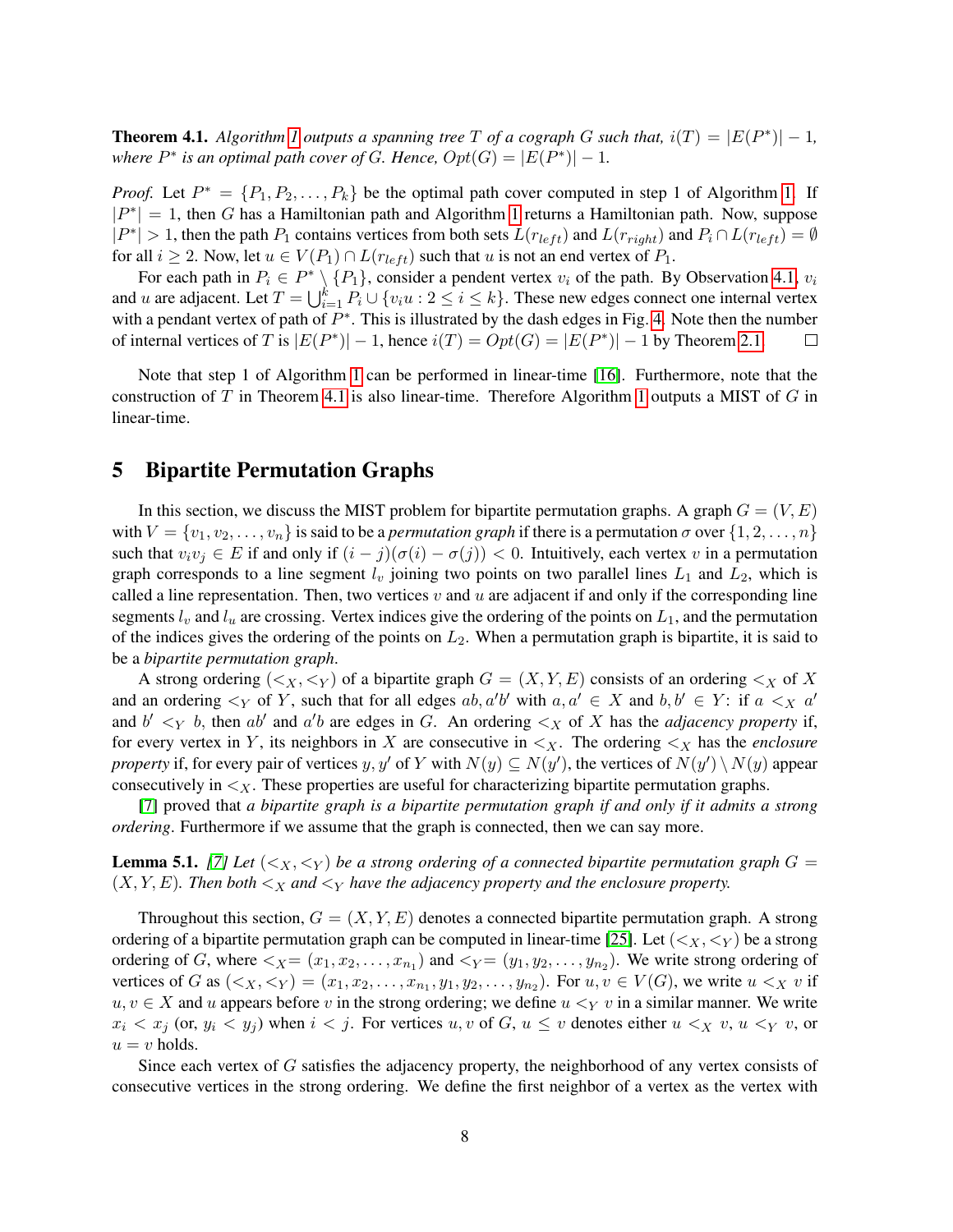minimum index in its neighborhood and the last neighbor of a vertex as the vertex with maximum index in its neighborhood. We notate the first and last neighbors of a vertex u as  $f(u)$  and  $l(u)$  respectively. Combining the above statements for a bipartite permutation graph G with its strong ordering  $($ ), G has the following properties [\[11\]](#page-22-15):

- 1. For any vertex of G, its neighborhood consists of consecutive vertices in  $\lt_X$  or  $\lt_Y$ .
- 2. For any pair of vertices u, v from X or Y, if  $u < v$  then  $f(u) < f(v)$  and  $l(u) < l(v)$ .

Now, we define some terminology which we require for the remainder of this section. A vertex  $x_i \in X$ ,  $(1 \le i \le n_1)$  with  $l(x_i) = y_i$  is of *type 1* if  $j \ge i$ . A vertex  $y_i \in Y$ ,  $(1 \le i \le n_2)$  with  $l(y_i) = x_j$  is of *type 1* if  $j \geq i + 1$ . Similarly, a vertex  $x_i \in X$ ,  $(1 \leq i \leq n_1)$  with  $l(x_i) = y_j$  is of *type 2* if  $j \geq i + 1$  and a vertex  $y_i \in Y$ ,  $(1 \leq i \leq n_2)$  with  $l(y_i) = x_j$  is of *type 2* if  $j \geq i$ . Note that a type 2 vertex  $x \in X$  is also a type 1 vertex but the converse may not be true. Furthermore, a type 1 vertex  $y \in Y$  is also a type 2 vertex. Characterizing the vertices in this way is an important distinction for our algorithm. We now prove two important lemmas which will be used to prove the correctness of Algorithm [2.](#page-12-0)

<span id="page-8-0"></span>**Lemma 5.2.** *Let*  $X' = \{x_1, x_2, ..., x_k, x_{k+1}\}$  ⊆  $X$ ,  $Y' = \{y_1, y_2, ..., y_k\}$  ⊆  $Y$ *. Furthermore, suppose each vertex of*  $X'$  *and*  $Y'$  *is of type 1 except*  $x_{k+1}$ ,  $l(x_{k+1}) = y_k$  *and*  $N(X') = Y'$ . *Then there exists a MIST* T *of* G, in which  $x_1$  *are*  $x_{k+1}$  *are pendant. Moreover; if*  $X \setminus X' \neq \emptyset$ *, then the support vertex of*  $x_{k+1}$  *is of degree at least* 3 *in*  $T$ .

*Proof.* We first show  $x_i y_i, y_i x_{i+1} \in E(G)$  for all  $1 \leq i \leq k$ . Suppose there exists  $1 \leq i \leq k$  such that  $x_iy_i \notin E(G)$ . Let  $l(x_i) = y_j$  and  $l(y_i) = x_l$ . As both  $x_i$  and  $y_i$  are type 1, we have  $y_j \ge y_i$  and  $x_l > x_i$ . As  $(*X*, *Y*)$  is a strong ordering, we have  $x_i y_i \in E(G)$ , a contradiction. Thus we may assume  $x_i y_i \in E(G)$ . Furthermore as  $y_i$  is type 1, we have  $x_i y_i, y_i x_{i+1} \in E(G)$  for all  $1 \le i \le k$ .

Suppose  $X = X'$ . Note that as  $(*X*, *Y*)$  is a strong ordering of G, we have for all  $x \in X$ ,  $l(x) \le l(x_{k+1}) = y_k$ . As we assumed G is connected, we have that  $Y = Y'$  as well. Note that this implies that G has the Hamiltonian path  $x_1y_1x_2 \ldots x_ky_kx_{k+1}$  which is a MIST. So, we may assume that  $X \setminus X' \neq \emptyset$ .

Now, let  $T^*$  be a MIST of G. If  $x_1$  and  $x_{k+1}$  are pendant in  $T^*$  and degree of  $S(x_{k+1})$  is at least 3 in  $T^*$ , then we are done. Suppose otherwise, and we modify  $T^*$  in the following way. We first remove all edges of  $T^*$  incident with the vertices of X' and then add edges  $x_1y_1, y_1x_2, x_2y_2, \ldots, x_ky_k$  and  $y_kx_{k+1}$ to obtain a new graph T. Note that as  $N(X') = Y'$ , T is connected.

First suppose T contains no cycle. Note that T is a spanning tree of G. If  $d_T(y_k) = 2$ , then as  $N(X') = Y'$  we can choose an edge  $vy_i(i < k)$  in T such that  $v \in X \setminus X'$ . Since the strong ordering  $(*x*, *y*)$  of the vertices of G satisfies property 2, we have  $vy_k \in E(G)$ . So we can further modify T by removing the edge  $vy_i$  and replacing with the edge  $vy_k$ . We see that

$$
i(T^*) = i_{T^*}(X') + i_{T^*}(X \setminus X') + i_{T^*}(Y') + i_{T^*}(Y \setminus Y') \leq (k-1) + i_{T^*}(X \setminus X') + k + i_{T^*}(Y \setminus Y') = i(T).
$$

So, we have  $i(T^*) \leq i(T)$ . Since T is a spanning tree and  $T^*$  is a MIST of G, we have that T is also a MIST. Thus, we obtain our desired MIST in which  $x_1$  are  $x_{k+1}$  are pendant and the support vertex of  $x_{k+1}$  is of degree at least 3.

Now, suppose T contains a cycle C. This implies that there exists  $v \in X \setminus X'$  such that  $vy_i, vy_j \in$  $E(C)$  with  $i < j \le k$ . Now, we modify T by removing the edge  $vy_i$ . This step reduces degree of v by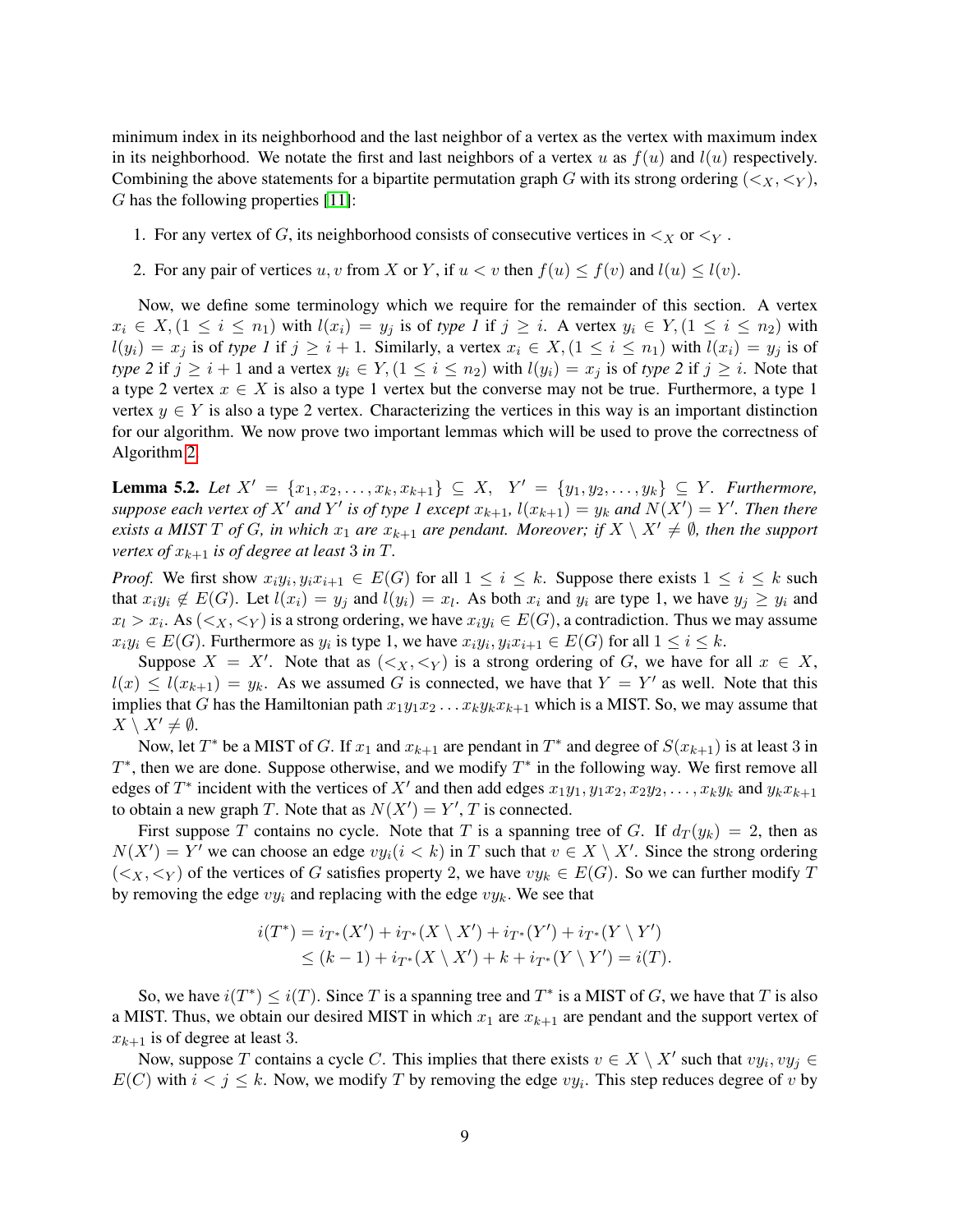1 while leaving the graph  $T$  connected. We repeat this modification until  $T$  has no more cycles, thus  $T$ will be a spanning tree of G. Let us assume that there are  $\alpha$  such vertices which became pendant in this process of updating T. Let  $A \subseteq X \backslash X'$  be the set of  $\alpha$  vertices. Note these  $\alpha$  vertices were internal in  $T^*$ . Suppose  $i_{T^*}(X') > k - (\alpha+1)$ . As  $N(X') = Y'$ , then the subforest of  $T^*$  induced by the set  $X' \cup Y' \cup A$ would have at least  $2(k - \alpha) + (1 + \alpha) + 2\alpha = 2k + 1 + \alpha$  edges. As  $2k + 1 + \alpha > |X' \cup Y' \cup A| - 1$ , this contradicts the fact that  $T^*$  was a tree. Thus we have  $i_{T^*}(X') \leq k - (\alpha + 1)$ . It follows,

$$
i(T^*) = i_{T^*}(X') + i_{T^*}(X \setminus X') + i_{T^*}(Y') + i_{T^*}(Y \setminus Y')
$$
  
\n
$$
\leq (k - (\alpha + 1)) + i_{T^*}(X \setminus X') + k + i_{T^*}(Y \setminus Y')
$$
  
\n
$$
= (k - 1) + (i_{T^*}(X \setminus X') - \alpha) + k + i_{T^*}(Y \setminus Y') = i(T).
$$

Again, we have  $i(T^*) \leq i(T)$  which implies that T is also a MIST. If  $d_T(y_k) = 2$ , then we can choose an edge  $vy_i(i < k)$  in T, such that  $v \in X \setminus X'$ . Since the strong ordering  $(*x*, *y*)$  satisfies property 2, we have  $vy_k \in E(G)$ . So we update the tree T by removing the edge  $vy_i$  and adding the edge  $vy_k$ . Thus, we obtain a MIST T in which  $x_1$  are  $x_{k+1}$  are pendant and support vertex of  $x_{k+1}$  is of degree at least 3.  $\Box$ 

<span id="page-9-0"></span>**Lemma 5.3.** *Let*  $X' = \{x_1, x_2, ..., x_k\}$  ⊆ X,  $Y' = \{y_1, y_2, ..., y_k\}$  ⊆ Y. *Furthermore, suppose each vertex of*  $X'$  *and*  $Y'$  *is of type 1 except*  $y_k$ ,  $l(y_k) = x_k$  *and*  $N(Y') = X'$ .

- *(a)* If  $x_i y_{i+1} \in E(G)$  *for all*  $1 \leq i \leq (k-1)$ *, then there exists a MIST* T *of* G*, in which*  $y_1$  *is pendant.*
- *(b)* If there exists  $1 \le t \le (k-1)$  such that  $x_t y_{t+1} \notin E(G)$ , then there exists a MIST T of G, in which  $x_1$  and  $y_k$  are pendant. Moreover; if  $Y \setminus Y' \neq \emptyset$ , then support vertex of  $y_k$  is of degree at least 3 *in* T*.*

*Proof.* We first argue that  $x_i y_i, y_i x_{i+1} \in E(G)$  for  $1 \leq i \leq k-1$ . First assume for some  $i, x_i y_i \notin E(G)$ . As both  $x_i$  and  $y_i$  are type 1, we have  $x_i < l(y_i)$  and  $y_i < l(x_i)$ . As  $(*x*, *y*)$  is a strong ordering, we have  $x_i y_i \in E(G)$ , a contradiction. Furthermore, as  $y_i$  is type 1, we have  $y_i x_{i+1} \in E(G)$  for all  $1 \leq i \leq k-1$ .

Suppose  $Y' = Y$ . As  $N(Y') = X'$ , and G is connected we have that  $X = X'$  as well. Note then if  $x_iy_{i+1} \in E(G)$  for all  $1 \leq i \leq (k-1)$ , then  $y_1x_1 \ldots x_{k-1}y_kx_k$  is a Hamiltonian path. Otherwise, if there exists  $1 \le t \le (k-1)$  such that  $x_t y_{t+1} \notin E(G)$ , then the path  $x_1 y_1, y_1 x_2, x_2 y_3, \ldots, y_{k-1} x_k$  and  $x_ky_k$  gives the desired Hamiltonian path.

So, we may assume that  $Y \setminus Y' \neq \emptyset$  and we will first prove part (a). Let  $T^*$  be a MIST of G and suppose  $y_1$  is not pendant in  $T^*$ . Let T be the graph obtained from  $T^*$  where we remove all edges incident to the vertices of Y' and add edges  $y_1x_1, x_1y_2, y_2x_2, \ldots, x_{k-1}y_k$  and  $y_kx_k$ . Note as  $N(Y') = X'$ ,  $y_1$  is pendant in T.

First, suppose T contains no cycles. Note then that T is a spanning tree of G. We argue that we may assume  $d_T(x_k) \ge 2$ . Suppose otherwise, that is,  $d_T(x_k) = 1$ . Let  $v \in Y \setminus Y'$  such that  $vx_i (i \le k)$ . As the strong ordering of the vertices of G satisfies property 2, we have  $vx_k \in E(G)$  as well. So we further modify T by removing the edge  $vx_i$  and adding the edge  $vx_k$ . We see that

$$
i(T^*) = i_{T^*}(X') + i_{T^*}(X \setminus X') + i_{T^*}(Y') + i_{T^*}(Y \setminus Y') \leq k + i_{T^*}(X \setminus X') + (k - 1) + i_{T^*}(Y \setminus Y') = i(T).
$$

So, we have that  $i(T^*) \leq i(T)$ . Since T is a spanning tree and  $T^*$  is a MIST of G, T is also a MIST of G.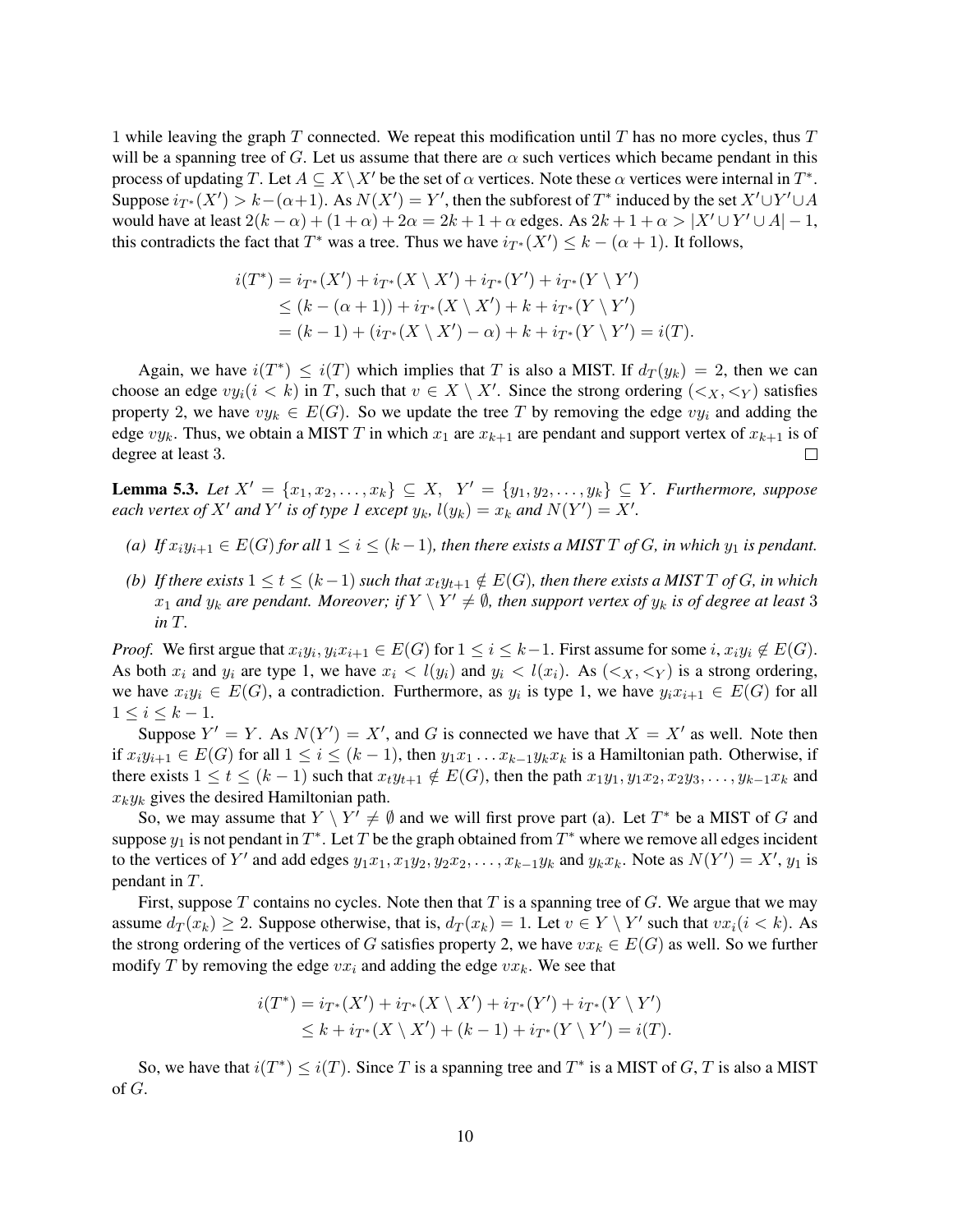Next, suppose  $T$  is not a tree. We now modify  $T$  to remove the cycles. Let  $C$  be a cycle of  $T$ . Note then there is a vertex  $v \in Y \setminus Y'$  such that  $vx_i, vx_j \in E(C)$  with  $i < j \le k$ . We then modify T by removing the edge  $vx_i$ . Note that the degree of v decreases by 1. We repeat this process until no cycles remain in T. Assume that  $\alpha$  cycles were removed during this process and thus at most  $\alpha$  pendant vertices were created in this process. As  $N(Y') = X'$  and  $T^*$  is a tree, we have  $i_{T^*}(Y') \leq k - \alpha - 1$ . We see that,

$$
i(T^*) = i_{T^*}(X') + i_{T^*}(X \setminus X') + i_{T^*}(Y') + i_{T^*}(Y \setminus Y')
$$
  
\n
$$
\leq k + i_{T^*}(X \setminus X') + (k - \alpha - 1) + i_{T^*}(Y \setminus Y')
$$
  
\n
$$
\leq k + i_{T^*}(X \setminus X') + (k - 1) + (i_{T^*}(Y \setminus Y') - \alpha) = i(T)
$$

Again, we have that  $i(T^*) \leq i(T)$  which implies that T is also a MIST. Hence, part (a) holds.

Next, we prove part (b). Let  $T^*$  be a MIST of G. If  $x_1$  and  $y_k$  are pendant in  $T^*$  and degree of  $S(y_k)$ is at least 3 in  $T^*$ , then we are done, so assume otherwise. Let T be the graph obtained from modifying  $T^*$  where we remove all edges incident on the vertices of  $Y'$  and add edges  $x_1y_1, y_1x_2, x_2y_2, \ldots, y_{k-1}x_k$ and  $x_ky_k$ .

First suppose T contains no cycle, then T is a spanning tree of G. If  $d_T(x_k) \geq 3$ , then we are done modifying, so suppose  $d_T(x_k) = 2$ . As  $Y \setminus Y' \neq \emptyset$  and  $N(Y') = X'$ , there exists an edge  $vx_i(i < k)$  in T. Since the strong ordering of the vertices of G satisfies property 2, we have  $vx_k \in E(G)$ . Thus we further modify T where we remove  $vx_i$  and add the edge  $vx_k$ . As we assumed there exists a  $1 \leq t \leq (k-1)$  such that  $x_t y_{t+1} \notin E(G)$ , we have  $N({x_1, x_2, ..., x_t}) = {y_1, y_2, ..., y_t}$ . Let  $X'' = \{x_1, x_2, \ldots, x_t\}$  and note  $N(X'') = Y'' = \{y_1, y_2, \ldots, y_t\}$ . By Observation [2.2,](#page-2-1) we see that for any spanning tree of G, X<sup>n</sup> contains at least one pendant vertex. So,  $i_{T^*}(X') \leq (k-1)$ . We see that

$$
i(T^*) = i_{T^*}(X') + i_{T^*}(X \setminus X') + i_{T^*}(Y') + i_{T^*}(Y \setminus Y')
$$
  
 
$$
\leq (k-1) + i_{T^*}(X \setminus X') + (k-1) + i_{T^*}(Y \setminus Y') = i(T).
$$

Again, we have  $i(T^*) \leq i(T)$  which implies that T is a MIST. Thus, we obtained a MIST T in which  $x_1$  and  $y_k$  are pendant and support vertex of  $y_k$  is of degree at least 3.

Now, suppose T contains a cycle. We now modify T to be a spanning tree. Let C be a cycle contained in T. This implies that there is a vertex  $v \in Y \setminus Y'$  such that  $vx_i, vx_j \in E(C)$  with  $i < j \le k$ . We remove the edge  $vx_i$  from T. This decreases the degree of v by 1. We repeat this process until no cycles remain in T. Let  $A \subseteq Y \setminus Y'$  with  $|A| = \alpha$  be the set of the vertices made pendant in this process. Suppose  $i_{T^*}(Y') \ge (k - \alpha)$ . As  $N(Y') = X'$ , the subgraph of  $T^*$  induced by  $X' \cup Y' \cup A$  has at least  $(2k - \alpha) + k + 2\alpha = 2k + \alpha$  edges. As  $|X' \cup Y' \cup A| = 2k + \alpha$ , this contradicts the fact that  $T^*$  is a tree. Thus we may assume  $i_{T^*}(Y') \leq k - \alpha - 1$ . As before, we may assume  $d_T(x_k) \geq 3$ . It follows,

$$
i(T^*) = i_{T^*}(X') + i_{T^*}(X \setminus X') + i_{T^*}(Y') + i_{T^*}(Y \setminus Y')
$$
  
\n
$$
\leq (k-1) + i_{T^*}(X \setminus X') + (k - \alpha - 1) + i_{T^*}(Y \setminus Y')
$$
  
\n
$$
\leq (k-1) + i_{T^*}(X \setminus X') + (k-1) + (i_{T^*}(Y \setminus Y') - \alpha) = i(T)
$$

This implies that T is also a MIST. Thus, we obtained a MIST T in which  $x_1$  and  $y_k$  are pendant and support vertex of  $y_k$  is of degree at least 3.  $\Box$ 

We state similar results when the vertices are of type 2. By symmetry, the proofs of Lemmas [5.4](#page-11-0) and [5.5](#page-11-1) follow from Lemmas [5.2](#page-8-0) and [5.3.](#page-9-0)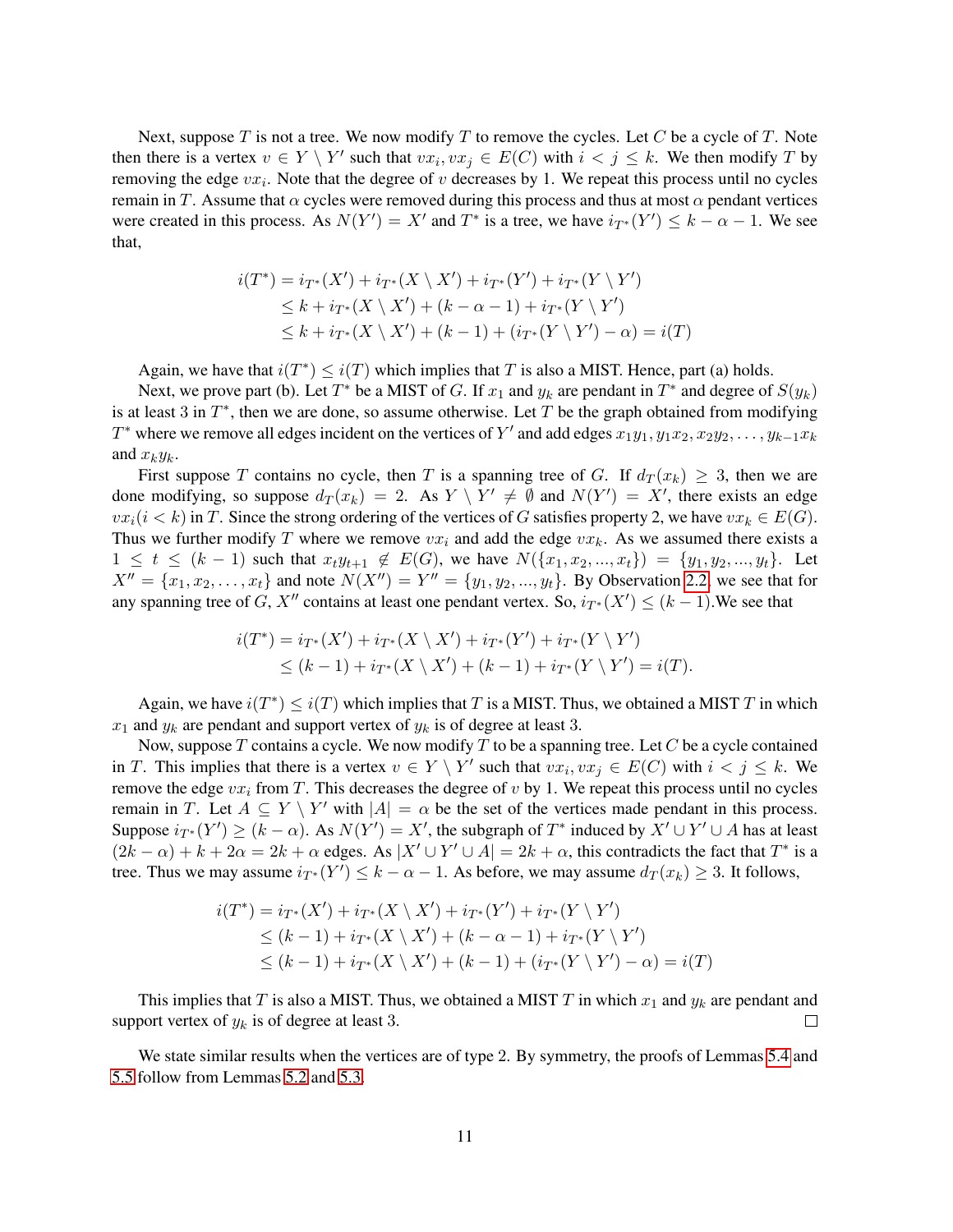<span id="page-11-0"></span>**Lemma 5.4.** *Let*  $X' = \{x_1, x_2, ..., x_k\}$  ⊆ X,  $Y' = \{y_1, y_2, ..., y_k, y_{k+1}\}$  ⊆ Y. Furthermore, *suppose each vertex of*  $X'$  *and*  $Y'$  *is of type 2 except*  $y_{k+1}$ ,  $l(y_{k+1}) = x_k$  *and*  $N(Y') = X'$ *. Then there exists a MIST*  $T$  *of*  $G$ *, in which*  $y_1$  *are*  $y_{k+1}$  *are pendant. Moreover; if*  $Y \setminus Y' \neq \emptyset$ *, then support vertex of*  $y_{k+1}$  *is of degree at least* 3 *in*  $T$ .

<span id="page-11-1"></span>**Lemma 5.5.** *Let*  $X' = \{x_1, x_2, ..., x_k\}$  ⊆ X,  $Y' = \{y_1, y_2, ..., y_k\}$  ⊆ Y. *Furthermore, suppose each vertex of*  $X'$  *and*  $Y'$  *is of type* 2 *except*  $x_k$ *,*  $l(x_k) = y_k$  *and*  $N(X') = Y'$ *.* 

- *(a)* If  $y_i x_{i+1} \in E(G)$   $\forall$  1  $\leq$  *i*  $\leq$   $(k-1)$ *, then there exists a MIST* T *of* G, *in which*  $x_1$  *is pendant.*
- *(b)* If  $\exists$  1 ≤ t ≤ (k − 1) such that  $y_t x_{t+1} \notin E(G)$ , then there exists a MIST T of G, in which  $y_1$  and  $x_k$  are pendant. Moreover; if  $X \setminus X' \neq \emptyset$ , then support vertex of  $x_k$  is of degree at least 3 in T.

Next, we propose an algorithm to find a MIST of G based on the Lemmas [5.2,](#page-8-0) [5.3,](#page-9-0) [5.4](#page-11-0) and [5.5.](#page-11-1) In our algorithm, we first find a vertex u such that it is a pendant vertex in some MIST  $T$  of  $G$  and the degree of support vertex of u in T is at least 3. Now, if we remove u from G and call the remaining graph  $G'$ , then we see that the number of internal vertices in a MIST of  $G$  is same as the number of internal vertices in a MIST of  $G'$ . Note that we can easily construct a MIST of  $G$  from a MIST of  $G'$  by adding the pendant vertex  $u$  to the corresponding support vertex. So, after finding the vertex  $u$ , the problem is reduced to finding MIST of  $G \setminus \{u\}$ , say  $G'$ . We continue doing the same until no such vertex u exists and then the resultant graph has a Hamiltonian path.

In our algorithm, we visit the vertices alternatively from the partitions  $X$  and  $Y$ . We consider two special orderings  $(x_1, y_1, x_2, y_2, ...)$  and  $(y_1, x_1, y_2, x_2, ...)$  of  $V(G)$  which we call  $\alpha$  and  $\beta$ , respectively. Below, we describe the method to find a vertex u which is pendant in some MIST T of G and  $d_T(S(u))$ is at least 3.

We first visit the vertices of G in the ordering  $\alpha$  and search for the first vertex, which is not of type 1. Let u be such a vertex. If  $u \in X$  or  $u \in Y$  and the conditions of part (b) of Lemma [5.3](#page-9-0) are satisfied, then there exists a MIST  $T$  of  $G$  in which  $u$  is a pendant vertex and the degree of support vertex of  $u$  in T is at least 3. So, we remove u from G and find a MIST  $T'$  of  $G \setminus \{u\}$ . Later, we obtain a MIST of G by adding u to T'. But, if  $u \in Y$ , say  $u = y_k$  and conditions of part (a) of Lemma [5.3](#page-9-0) are satisfied, then there exists a MIST T of G in which  $y_1$  is a pendant vertex. In this case, we start visiting the vertices of G in the ordering  $\beta$ , starting from  $y_1$ . At this step, we do not maintain any information from  $\alpha$  search.

Now, let u be the first vertex not of type 2 in the ordering  $\beta$ . If  $u \in Y$  or  $u \in X$  and the conditions of part (b) of Lemma [5.5](#page-11-1) are satisfied, then there exists a MIST  $T$  of  $G$  in which  $u$  is a pendant vertex and the degree of support vertex of u in T is at least 3. So, we remove u from G and find a MIST  $T'$ of  $G \setminus \{u\}$ . Later, we obtain a MIST of G by adding u to T'. Here, if  $u \in X$  and conditions of part (a) of Lemma [5.5](#page-11-1) are satisfied, then there exists a MIST T of G in which  $x_1$  is a pendant vertex. But, we have already explored this possibility while visiting the vertices of G in the ordering  $\alpha$ . So, we do not get such a vertex u. To see this, suppose that we get such a vertex u. Then,  $u = x_t$  for some t, where  $t > k$ . Now, part (a) of Lemma [5.5](#page-11-1) tells that  $y_i x_{i+1} \in E(G)$  for all  $1 \le i \le (t-1)$  implying that  $y_k x_{k+1} \in E(G)$ . But, while visiting the vertices in the ordering  $\alpha$ , we got a vertex  $y_k$  satisfying  $l(y_k) = x_k$ , so  $y_k x_{k+1} \notin E(G)$ , a contradiction.

The detailed procedure for computing a MIST of a bipartite permutation graph is presented in Algorithm [2.](#page-12-0) Algorithm [2](#page-12-0) either finds a vertex which is not of type 1 or a vertex which is not of type 2. When such a vertex u is found, we call u as an *encountered* vertex. All the encountered vertices are found while executing the steps written in lines 4, 11, 17, 22, 31 or 39 of Algorithm [2.](#page-12-0) We see that the algorithm returns a spanning tree  $T$  of  $G$ . Before proving the correctness of the Algorithm [2,](#page-12-0) we state a necessary lemma.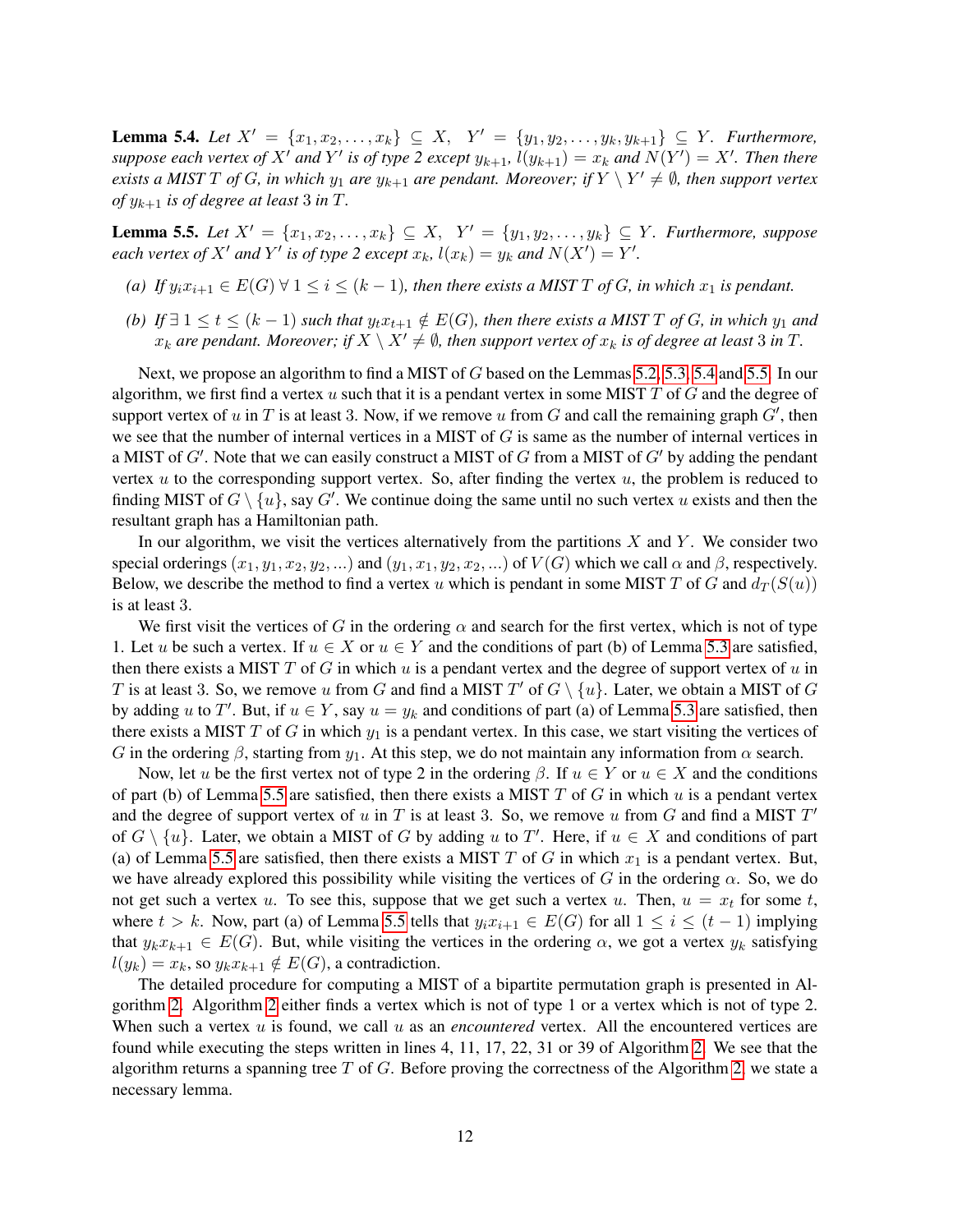#### <span id="page-12-0"></span>Algorithm 2 Algorithm for finding a MIST of a bipartite permutation graph G

**Input:** A bipartite permutation graph G and a strong ordering  $(\leq_X, \leq_Y) = (x_1, x_2, \ldots, x_{n_1}, y_1, y_2, \ldots, y_{n_2})$  of  $V(G)$ . **Output:** A MIST T of G. 1  $V(T) = X \cup Y, E(T) = \emptyset, t = 0; flag = 1;$ 2  $\alpha = (x_1, y_1, x_2, y_2, ...)$  and  $\beta = (y_1, x_1, y_2, x_2, ...)$ ; 3 Visit the vertices of  $V(G)$  in the ordering  $\alpha$ ; 4 Let u be the first vertex with minimum index in the ordering  $\alpha$  which is not of type 1; 5 while  $flag == 1$  do 6 if  $u \in X$  then<br>7 if  $u \in X$  then Let  $u = x_{k+1}$  for some k; 8 if  $k + 1 \neq n_1$  then<br>9 if  $k + 1 \neq n_1$  then 9  $t = t + 1$ ; rename  $x_{k+1}$  as  $a_t$ ;  $E(T) = E(T) \cup \{y_k a_t\}$ ;<br>
10 Rename  $x_i$  as  $x_{i-1}$  for every  $k + 2 < i < n_1$ ;  $n_1 = n_1$ . 10 Rename  $x_i$  as  $x_{i-1}$  for every  $k + 2 \le i \le n_1; n_1 = n_1 - 1;$ <br>Continue looking for a next vertex which is not of type 1 in t Continue looking for a next vertex which is not of type 1 in the ordering  $\alpha$ , call it u;  $12$  else 13  $\left| \begin{array}{c} | \end{array} \right|$   $E(T) = E(T) \cup \{x_1y_1, y_1x_2, x_2y_2, \ldots, x_ky_k, y_kx_{k+1}\};$  return  $T$ ; <sup>14</sup> else 15 | Let  $u = y_k$  for some k; 16 **if**  $x_i y_{i+1} \in E(G) \ \forall \ 1 \leq i \leq (k-1)$  then 17 Find a vertex which is not of type 2 in the ordering  $\beta$  starting from  $y_1$ , call it u;  $flag = 2$ ;  $18$  else 19 if  $k \neq n_2$  then 20  $t = t + 1$ ; rename  $y_k$  as  $a_t$ ;  $E(T) = E(T) \cup \{x_k a_t\}$ ;<br>21 Rename  $y_i$  as  $y_{i-1}$  for every  $k + 1 \le i \le n_2$ ;  $n_2 = n_2$ 21 Rename  $y_i$  as  $y_{i-1}$  for every  $k + 1 \le i \le n_2$ ;  $n_2 = n_2 - 1$ ;<br>
22 Continue looking for a next vertex which is not of type 1 in Continue looking for a next vertex which is not of type 1 in the ordering  $\alpha$ , call it u;  $23$  else 24  $\Box$   $E(T) = E(T) \cup \{x_1y_1, y_1x_2, x_2y_2, \ldots, y_{k-1}x_k, x_ky_k\}$ ; return T; 25 while  $flag == 2$  do 26 if  $u \in Y$  then<br>27 if  $u \in Y$  then Let  $u = y_{k+1}$  for some k; 28 if  $k + 1 \neq n_2$  then<br>  $\begin{array}{|c|c|c|} \hline \text{if} & k + 1 \neq n_2 \text{ then} \\ \hline \end{array}$ <br>  $t = t + 1$ ; rena  $t = t + 1$ ; rename  $y_{k+1}$  as  $a_t$ ;  $E(T) = E(T) \cup \{x_k a_t\}$ ; 30 Rename  $y_i$  as  $y_{i-1}$  for every  $k + 2 \le i \le n_2$ ;  $n_2 = n_2 - 1$ ; 31 Continue looking for a next vertex which is not of type 2 in the ordering  $\beta$ , call it u;  $32$  else 33  $\Big|$   $E(T) = E(T) \cup \{y_1x_1, x_1y_2, y_2x_2, \ldots, y_kx_k, x_ky_{k+1}\};$  return T; <sup>34</sup> else 35 | Let  $u = x_k$  for some k; 36 if  $k \neq n_1$  then<br>37 if  $t = t + 1$ 37  $t = t + 1$ ; rename  $x_k$  as  $a_t$ ;  $E(T) = E(T) \cup \{y_k a_t\}$ ;<br>38 Rename  $x_i$  as  $x_{i-1}$  for every  $k + 1 \le i \le n_1$ ;  $n_1 = n$ 38 Rename  $x_i$  as  $x_{i-1}$  for every  $k + 1 \le i \le n_1; n_1 = n_1 - 1;$ <br>39 Continue looking for a next vertex which is not of type 2 in t Continue looking for a next vertex which is not of type 2 in the ordering  $\beta$ , call it u; 40 **else** 41  $\left| \begin{array}{c} \end{array} \right|$   $E(T) = E(T) \cup \{y_1x_1, x_1y_2, y_2x_2, \ldots, x_{k-1}y_k, y_kx_k\};$  return  $T$ ;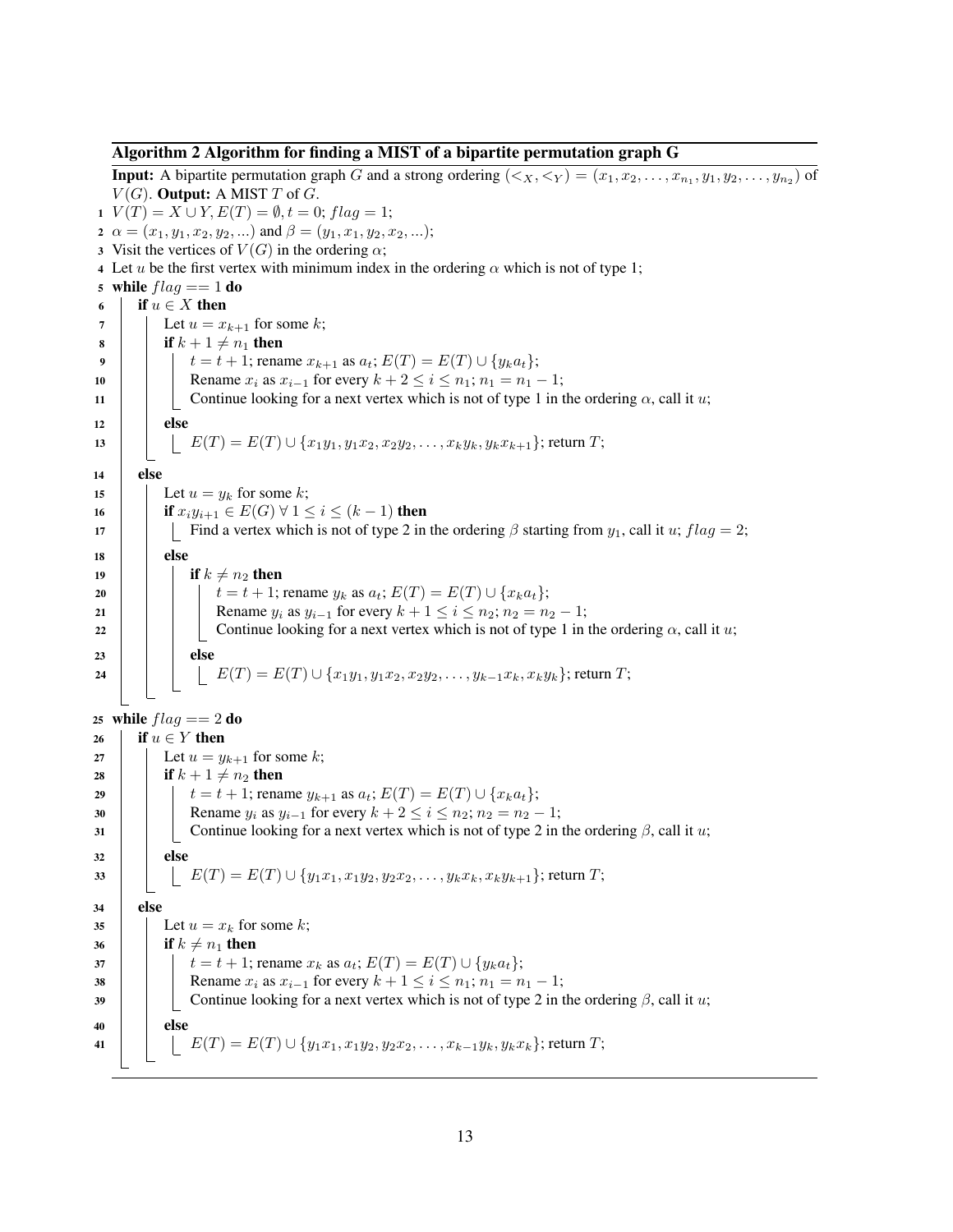<span id="page-13-1"></span>**Lemma 5.6.** Let  $G$  be the input bipartite permutation graph for the Algorithm [2](#page-12-0) and  $a_1$  denotes the first *encountered vertex in either the*  $\alpha$  *or*  $\beta$  *search. Suppose that* T *is the spanning tree of* G *returned by Algorithm* [2.](#page-12-0) Let  $X_1 \subseteq X$  *be the set of vertices which are visited from* X *side till*  $a_1$  *and*  $Y_1 \subseteq Y$  *be the set of vertices which are visited from* Y *side till* a1*. Then there exists a MIST* T <sup>∗</sup> *of* G *such that*  $E(T^*[X_1 \cup Y_1]) = E(T[X_1 \cup Y_1]).$ 

*Proof.* We have four cases to consider.

**Case 1:**  $a_1 \in X$  and it is not of type 1. Then the vertex  $a_1$  was found when flag = 1 in Algo-rithm [2,](#page-12-0) that is, when searching for the first vertex not of type 1. Let  $a_1 = x_{k+1}$  for some k. Then the sets  $X' = \{x_1, x_2, \ldots, x_k, x_{k+1}\} \subseteq X$ ,  $Y' = \{y_1, y_2, \ldots, y_k\} \subseteq Y$  satisfy the hypothesis of Lemma [5.2.](#page-8-0) Thus by Lemma [5.2,](#page-8-0) there exists a MIST  $T^*$  of G such that  $E(T^*[X_1 \cup Y_1]) =$  ${x_1y_1, y_1x_2, x_2y_2, \ldots, x_ky_k, y_kx_{k+1}}$ . In particular,  $E(T^*[X_1 \cup Y_1]) = E(T[X_1 \cup Y_1])$ .

**Case 2:**  $a_1 \in Y$  and it is not of type 1. Then the vertex  $a_1$  was also found when flag = 1 in the algorithm. Let  $a_1 = y_k$  for some k. Then the sets  $X' = \{x_1, x_2, \ldots, x_k\} \subseteq X$ ,  $Y' = \{y_1, y_2, \ldots, y_k\} \subseteq Y$  satisfy the hypothesis of part (b) of Lemma [5.3.](#page-9-0) Thus by Lemma [5.3,](#page-9-0) there exists a MIST  $T^*$  of  $G$  such that  $E(T'[X_1 \cup Y_1]) = \{x_1y_1, y_1x_2, x_2y_2, \ldots, x_ky_k\} = E(T[X_1 \cup Y_1]).$ 

By symmetry, the other two cases ( $a_1 \in X$  and it is not of type 2;  $a_1 \in Y$  and it is not of type 2) follow from Lemmas [5.4](#page-11-0) and [5.5.](#page-11-1) Thus there exists a MIST  $T^*$  of G such that  $E(T^*[X_1 \cup Y_1]) =$  $E(T[X_1 \cup Y_1])$  in all cases.

Now, we prove the correctness of Algorithm [2.](#page-12-0)

#### Theorem 5.1. *Algorithm [2](#page-12-0) returns a maximum internal spanning tree of* G*.*

*Proof.* Let  $T^*$  be a MIST of G and T be the spanning tree of G returned by Algorithm [2.](#page-12-0) Recall in the execution of Algorithm [2,](#page-12-0) we either search for a vertex not of type 1 with the ordering  $\alpha$  or we search for a vertex not of type 2 with the ordering  $\beta$ . This is ensured since either we never arrive at line 17 or we arrive at it once and after that flag remains 2 throughout the algorithm. Let  $a_1, a_2, \ldots, a_n$  be the sequence of vertices encountered in the execution of Algorithm [2.](#page-12-0) Let  $X_1$  and  $Y_1$  denote the set of vertices visited till  $a_1$  from X and Y side respectively. For  $1 < i < p$ , let  $X_i$  denotes the set of vertices visited from X side after  $a_{i-1}$  and upto  $a_i$ . Similarly, let  $Y_i$  denotes the set of vertices visited from Y side after  $a_{i-1}$  and upto  $a_i$ . Let  $X_p$  and  $Y_p$  denote the set of all vertices visited after  $a_{p-1}$  from X and Y side respectively.

First suppose Algorithm [2](#page-12-0) is searching for a vertex not of type 1 with the ordering  $\alpha$  and it never arrives at line 17. This means that flag is 1 throughout the algorithm. To prove that  $T$  is a MIST of  $G$ , we will prove that  $T^*$  can be modified so that it remains a MIST of G and  $E(T^*)$  is same as  $E(T)$ , that is,

<span id="page-13-0"></span>
$$
E(T^*[\bigcup_{j=1}^p X_j \cup \bigcup_{j=1}^p Y_j]) = E(T[\bigcup_{j=1}^p X_j \cup \bigcup_{j=1}^p Y_j]).
$$
\n(1)

We prove [\(1\)](#page-13-0) using induction on p. If  $p = 1$ , we have  $E(T^*[X_1 \cup Y_1]) = E(T[X_1 \cup Y_1])$  due to Lemma [5.6.](#page-13-1) Hence, [\(1\)](#page-13-0) is true for  $p = 1$ . Assume that (1) is true for  $p = i$ .

We now show that [\(1\)](#page-13-0) is true for  $p = i + 1$ . So, consider vertex  $a_{i+1}$  for  $i \ge 2$ . Two possible cases arise.

**Case 1:**  $a_{i+1} \in X$ .

First suppose 
$$
a_j \in X
$$
 for every  $1 \le j \le i$ . Then for  $X^* = \bigcup_{j=1}^{i+1} X_j$  and  $Y^* = \bigcup_{j=1}^{i+1} Y_j$ , we have  $|X^*| = \sum_{j=1}^{i+1} |X_j|$  and  $|Y^*| = \sum_{j=1}^{i+1} |Y_j| = \sum_{j=1}^{i+1} (|X_j| - 1) = |X^*| - (i + 1)$ . As  $N(X^*) = Y^*$ ,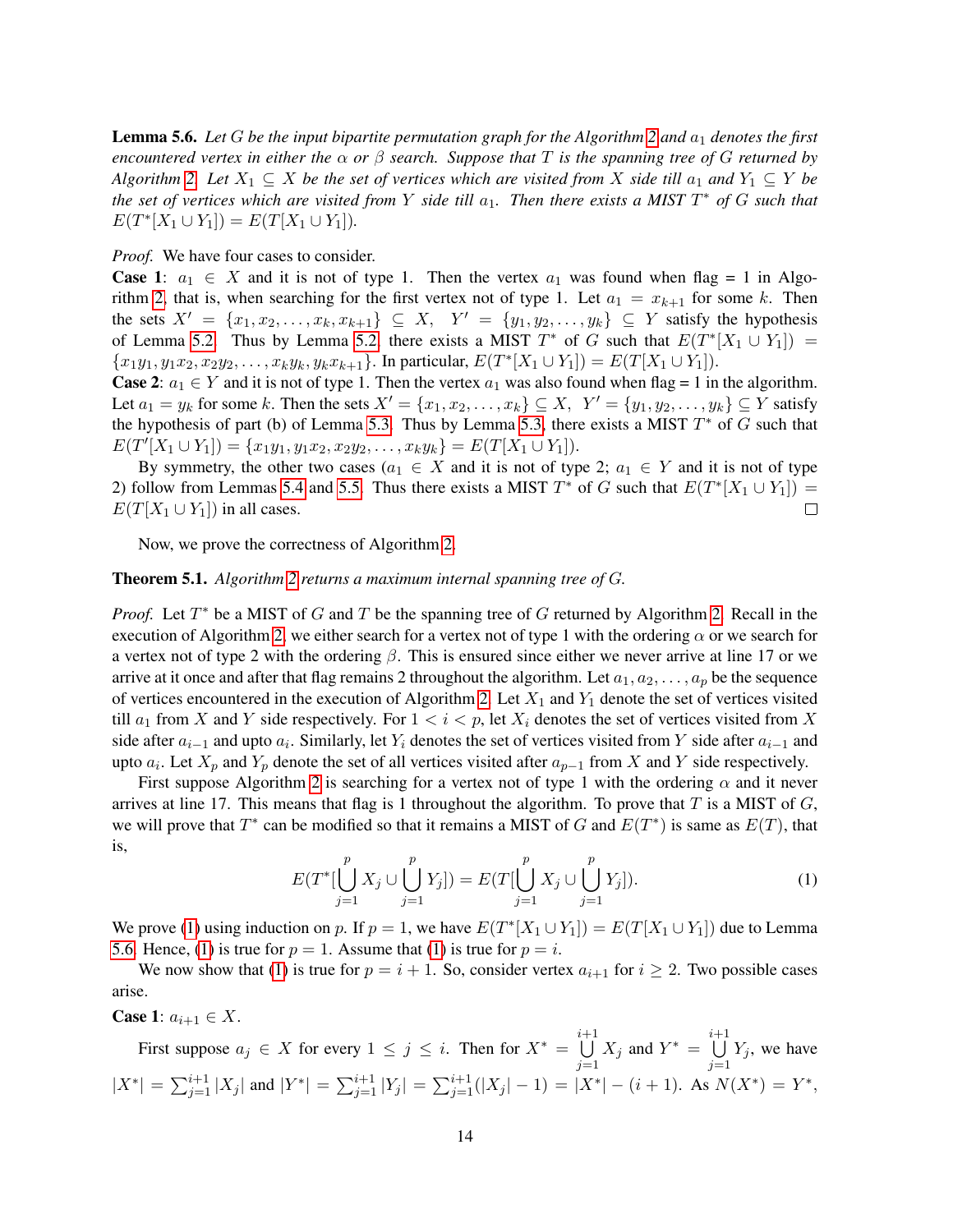by Observation [2.2](#page-2-1) we have that the number of pendant vertices from  $X^*$  in any spanning tree of G is at least  $|X^*| - |Y^*| + 1 = i + 2$ . Therefore  $i_{T^*}(X^*) \le |X^*| - (i + 2)$ .<br> $i_{+1}$ 

If 
$$
E(T^*[\bigcup_{j=1}^{i+1} X_j \cup \bigcup_{j=1}^{i+1} Y_j]) \neq E(T[\bigcup_{j=1}^{i+1} X_j \cup \bigcup_{j=1}^{i+1} Y_j])
$$
, we remove all edges of  $T^*$  who have one end

 $\mathop{\mathrm{in}}\limits^i$  $\bigcup_{j=1} (X_j \cup Y_j)$  and the other in  $(X_{i+1} \cup Y_{i+1})$  and all edges incident with the vertices of  $X_{i+1}$  within

T<sup>\*</sup>. We then add all edges from  $E(T[X_{i+1} \cup Y_{i+1}])$  and the edge of T which connects  $\bigcup_{i=1}^{i}$  $j=1$  $(X_j \cup Y_j)$  to

 $(X_{i+1} \cup Y_{i+1})$  in  $T^*$ . If cycles were created in this process, then we can remove those cycles without introducing more pendant vertices using the method discussed in Lemmas [5.2](#page-8-0) and [5.3.](#page-9-0) Let  $T_{new}^*$  denote this updated tree. We have,

$$
i(T^*) = i_{T^*}(X^*) + i_{T^*}(X \setminus X^*) + i_{T^*}(Y^*) + i_{T^*}(Y \setminus Y^*)
$$
  
\n
$$
\leq |X^*| - (i+2) + i_{T^*}(X \setminus X^*) + |Y^*| + i_{T^*}(Y \setminus Y^*) = i(T^*_{new})
$$

Thus  $T_{new}^*$  is also a MIST of G such that

$$
E(T_{new}^*[\bigcup_{j=1}^{i+1} X_j \cup \bigcup_{j=1}^{i+1} Y_j]) = E(T[\bigcup_{j=1}^{i+1} X_j \cup \bigcup_{j=1}^{i+1} Y_j]).
$$

Now, suppose  $a_j \in Y$  for some  $1 \le j \le i$ . We choose the largest  $j \in \{1, 2, ..., i\}$  such that  $a_j \in Y$ . Then for  $X^* = \bigcup_{i=1}^{i+1}$  $t=j+1$  $X_t$  and  $Y^* = \bigcup_{i=1}^{i+1}$  $t = j + 1$  $Y_t$ , we have  $|X^*| = \sum_{t=j+1}^{i+1} |X_t|$  and  $|Y^*| = \sum_{t=j+1}^{i+1} |Y_t|$  $|X_{j+1}| + \sum_{t=j+2}^{i+1} (|X_t| - 1) = |X^*| - (i - j)$ . As  $N(X^*) = Y^*$ , by Observation [2.2](#page-2-1) we have that the number of pendant vertices from  $X^*$  in any spanning tree of G is at least  $|X^*| - |Y^*|$  $|-|Y^*|+1=i-j+1.$ Therefore,  $i_{T^*}(X^*) \le |X^*| - (i - j + 1)$ .

If  $E(T^*$ [  $\bigcup^{i+1}$  $\bigcup\limits_{j=1} X_j \cup$  $\bigcup^{i+1}$  $\bigcup_{j=1} Y_j$ ])  $\neq E(T[$  $\bigcup^{i+1}$  $\bigcup\limits_{j=1} X_j \cup$  $\bigcup^{i+1}$  $j=1$  $[Y_j]$ ), we remove all edges of  $T^*$  whose one end i

belongs to  $\bigcup$  $\bigcup_{j=1} (X_j \cup Y_j)$  and another end to  $(X_{i+1} \cup Y_{i+1})$ , all edges incident on the vertices of  $X_{i+1}$ 

from  $T^*$  and add all edges from  $E(T[X_{i+1} \cup Y_{i+1}])$  and the edge of T which connects  $\bigcup_{i=1}^{i}$  $\bigcup_{j=1} (X_j \cup Y_j)$  to  $(X_{i+1} \cup Y_{i+1})$  in  $T^*$ . If cycles were created in this process, then we can remove those cycles without introducing more pendant vertices using the method discussed in Lemmas [5.2](#page-8-0) and [5.3.](#page-9-0) So, we may assume these modifications of  $T^*$  do not create any cycles. Let  $T^*_{new}$  denotes the updated tree. We have,

$$
i(T^*) = i_{T^*}(\bigcup_{t=1}^j X_t) + i_{T^*}(X^*) + i_{T^*}(\bigcup_{t=i+2}^p X_t) + i_{T^*}(\bigcup_{t=1}^j Y_t) + i_{T^*}(Y^*) + i_{T^*}(\bigcup_{t=i+2}^p Y_t)
$$

$$
\leq i_{T^*}(\bigcup_{t=1}^j X_t) + |X^*| - (i - j + 1) + i_{T^*}(\bigcup_{t=i+2}^p X_t) + i_{T^*}(\bigcup_{t=1}^j Y_t) + |Y^*| + i_{T^*}(\bigcup_{t=i+2}^p Y_t)
$$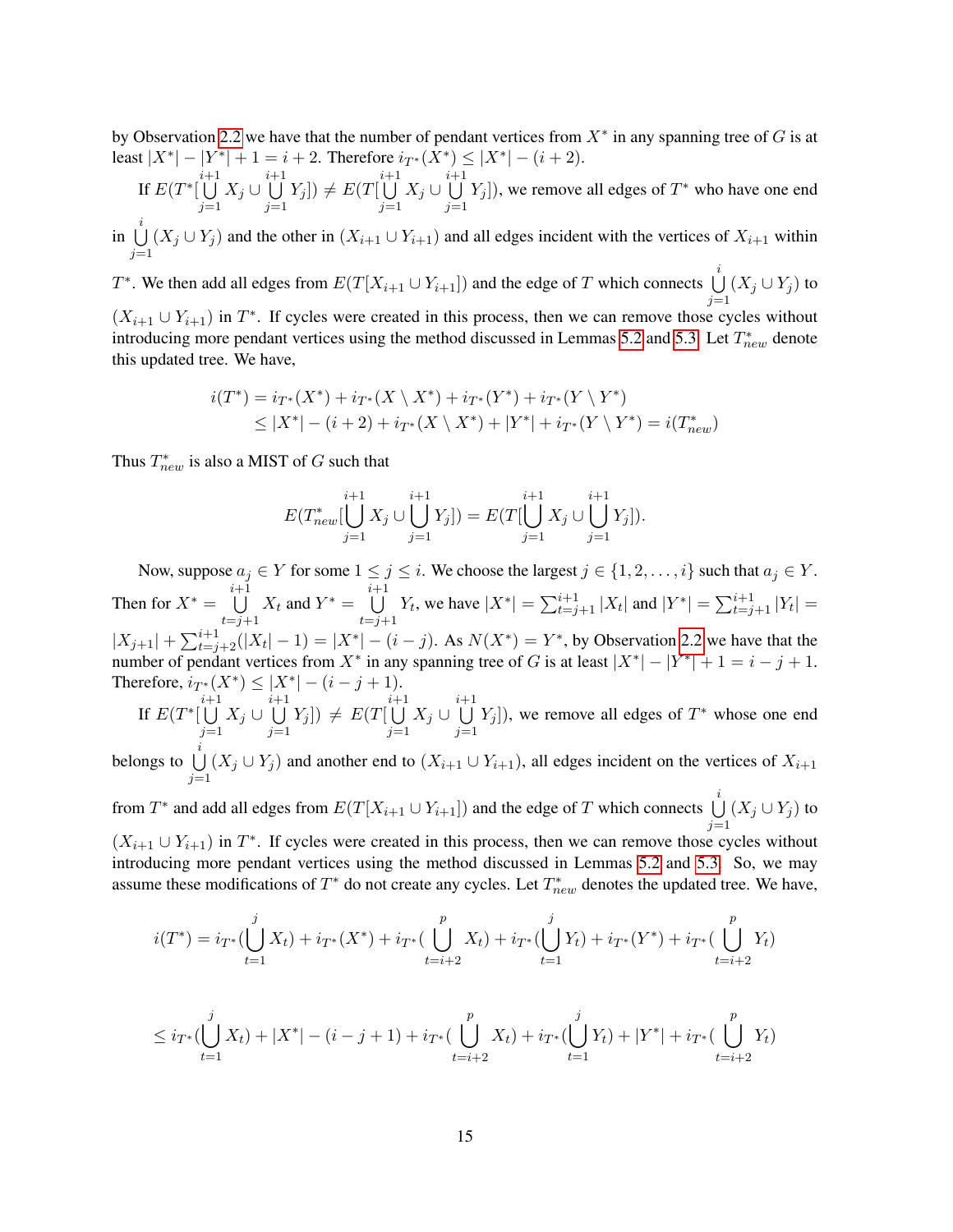$= i(T^*_{new}).$ Thus,  $T_{new}^*$  is also a MIST of G such that

$$
E(T_{new}^*[\bigcup_{j=1}^{i+1} X_j \cup \bigcup_{j=1}^{i+1} Y_j]) = E(T[\bigcup_{j=1}^{i+1} X_j \cup \bigcup_{j=1}^{i+1} Y_j]).
$$

**Case 2:**  $a_{i+1} \in Y$ .

First suppose  $a_j \in Y$  for every  $1 \leq j \leq i$ . Then for  $X^* = \bigcup_{j=1}^{i+1}$  $j=1$  $X_j$  and  $Y^* = \bigcup_{i=1}^{i+1}$  $j=1$  $Y_j$ , we have  $|Y^*| = \sum_{j=1}^{i+1} |Y_j|$  and  $|X^*| = \sum_{j=1}^{i+1} |X_j| = |Y_1| + \sum_{j=2}^{i+1} (|Y_j| - 1) = |Y^*| - i$ . As  $N(Y^*) = X^*$ , by Observation [2.2](#page-2-1) we have that the number of pendant vertices from  $Y^*$  in any spanning tree of G is at least  $|Y^*| - |X^*| + 1 = i + 1$ . Therefore  $i_{T^*}(Y^*) \le |Y^*| - (i + 1)$ . Here,  $a_1 \in Y$ , so, let  $a_1 = y_k$  for some k. As we have assumed that flag is 1, this implies that there exists an index t,  $1 \le t \le k - 1$  such that  $x_t y_{t+1} \notin E(G)$ . So, for  $X' = \{x_1, x_2, \dots, x_t\}$  and  $Y' = \{y_1, y_2, \dots, y_t\}$ , we have  $N(X') = Y'$ . Now, by Observation [2.2,](#page-2-1) we know that the number of pendant vertices within  $X'$  in any spanning tree of G is at least  $|X'|-|Y'|+1=1$ . So,  $i_{T^*}(X') \leq |X'|-1$ , implying that  $i_{T^*}(X^*) \leq |X^*|-1$ .

If  $E(T^*$ [  $\bigcup^{i+1}$  $\bigcup\limits_{j=1} X_j \cup$  $\bigcup^{i+1}$  $\bigcup_{j=1} Y_j$   $\neq E(T$  $\bigcup^{i+1}$  $\bigcup_{j=1} X_j \cup$  $\bigcup^{i+1}$  $j=1$  $[Y_j]$ ), we remove all edges of  $T^*$  who have one end

 $\mathop{\mathrm{in}}\limits^i$  $\bigcup_{j=1} (X_j \cup Y_j)$  and the other in  $(X_{i+1} \cup Y_{i+1})$  and all edges incident with the vertices of  $Y_{i+1}$  within

T<sup>\*</sup>. We then add all edges from  $E(T[X_{i+1} \cup Y_{i+1}])$  and the edge of T which connects  $\bigcup_{i=1}^{i}$  $\bigcup_{j=1} (X_j \cup Y_j)$  to  $(X_{i+1} \cup Y_{i+1})$  in  $T^*$ . As before, if cycles are present, we may further modify  $T^*$  to remove these cycles without introducing more pendant vertices. Let  $T_{new}^*$  denote this updated tree. We have,

$$
i(T^*) = i_{T^*}(X^*) + i_{T^*}(X \setminus X^*) + i_{T^*}(Y^*) + i_{T^*}(Y \setminus Y^*)
$$
  
\n
$$
\leq |X^*| - 1 + i_{T^*}(X \setminus X^*) + |Y^*| - (i+1) + i_{T^*}(Y \setminus Y^*) = i(T^*_{new})
$$

Thus  $T_{new}^*$  is also a MIST of G such that

$$
E(T_{new}^*[\bigcup_{j=1}^{i+1} X_j \cup \bigcup_{j=1}^{i+1} Y_j]) = E(T[\bigcup_{j=1}^{i+1} X_j \cup \bigcup_{j=1}^{i+1} Y_j]).
$$

Now, suppose there is some vertex of X side among the vertices  $a_j$  for  $1 \leq j \leq i$ . We choose the largest  $j \in \{1, 2, \ldots, i\}$  such that  $a_j \in X$ . Then for  $X^* = \bigcup_{i=1}^{i+1}$  $t=j+1$  $X_t$  and  $Y^* = \bigcup_{i=1}^{i+1}$  $t=j+1$  $Y_t$ , we have  $|Y^*| = \sum_{t=j+1}^{i+1} |Y_t|$  and  $|X^*| = \sum_{t=j+1}^{i+1} |X_t| = |Y_{j+1}| + \sum_{t=j+2}^{i+1} (|Y_t| - 1) = |Y^*| - (i - j)$ . As  $N(Y^*) = X^*$ , by Observation [2.2](#page-2-1) we have that the number of pendant vertices from  $Y^*$  in any spanning tree of G is at least  $|Y^*| - |X^*| + 1 = i - j + 1$ . Therefore,  $i_{T^*}(Y^*) \le |Y^*| - (i - j + 1)$ .

If  $E(T^*$ [  $\bigcup^{i+1}$  $\bigcup\limits_{j=1} X_j \cup$  $\bigcup^{i+1}$  $\bigcup_{j=1} Y_j$   $\neq E(T$  $\bigcup^{i+1}$  $\bigcup\limits_{j=1} X_j \cup$  $\bigcup^{i+1}$  $j=1$  $[Y_j]$ ), we remove all edges of  $T^*$  who have one end

 $\mathop{\mathrm{in}}\limits^i$  $\bigcup_{j=1} (X_j \cup Y_j)$  and the other in  $(X_{i+1} \cup Y_{i+1})$  and all edges incident with the vertices of  $Y_{i+1}$  within

T<sup>\*</sup>. We then add all edges from  $E(T[X_{i+1} \cup Y_{i+1}])$  and the edge of T which connects  $\bigcup_{i=1}^{i}$  $\bigcup_{j=1} (X_j \cup Y_j)$  to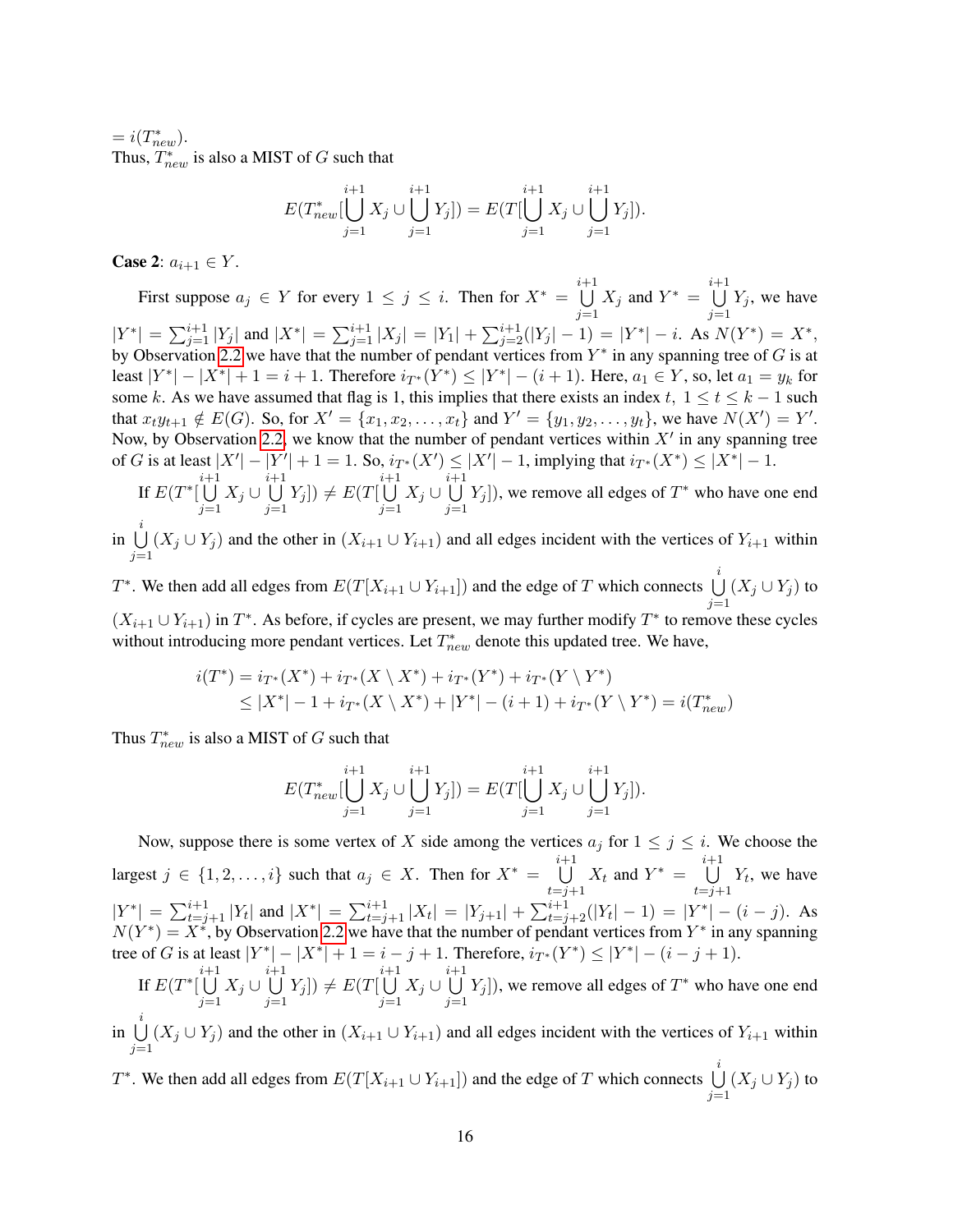$(X_{i+1} \cup Y_{i+1})$  in  $T^*$ . As before, if we created cycles with this modification, we remove them with the same method used in Lemmas [5.2](#page-8-0) and [5.3.](#page-9-0) Let  $T_{new}^*$  denote this updated tree. We have,

$$
i(T^*) = i_{T^*}(\bigcup_{t=1}^j X_t) + i_{T^*}(X^*) + i_{T^*}(\bigcup_{t=i+2}^p X_t) + i_{T^*}(\bigcup_{t=1}^j Y_t) + i_{T^*}(Y^*) + i_{T^*}(\bigcup_{t=i+2}^p Y_t)
$$

$$
\leq i_{T^*}(\bigcup_{t=1}^j X_t) + |X^*| + i_{T^*}(\bigcup_{t=i+2}^p X_t) + i_{T^*}(\bigcup_{t=1}^j Y_t) + |Y^*| - (i - j + 1) + i_{T^*}(\bigcup_{t=i+2}^p Y_t)
$$

 $= i(T^*_{new}).$ 

Thus  $T_{new}^*$  is also a MIST of G such that

$$
E(T_{new}^*[\bigcup_{j=1}^{i+1} X_j \cup \bigcup_{j=1}^{i+1} Y_j]) = E(T[\bigcup_{j=1}^{i+1} X_j \cup \bigcup_{j=1}^{i+1} Y_j]).
$$

Hence, [\(1\)](#page-13-0) is true for  $p = i + 1$ , that is,

$$
E(T^*[\bigcup_{j=1}^{i+1} X_j \cup \bigcup_{j=1}^{i+1} Y_j]) = E(T[\bigcup_{j=1}^{i+1} X_j \cup \bigcup_{j=1}^{i+1} Y_j]).
$$

Thus, we get that  $E(T^*[X \cup Y] = E(T[X \cup Y])$  in all cases, when flag is 1.

If algorithm arrives at line 17, then flag changes to 2 and it remains 2 throughout the algorithm. So, it searches vertex not of type 2 in the ordering  $\beta$  starting from  $y_1$ . There will be analogous arguments for this case also, using Lemmas [5.4](#page-11-0) and [5.5](#page-11-1) instead. For a quick justification why, with the assumption flag = 1, the above analysis fails if we encounter a vertex, say  $u_1 = y_i$ , such that  $u_1$  is not type 1 and  $x_iy_{i+1} \in E(G)$  for all  $1 \le i \le (j-1)$ . The analogous failure case for the flag = 2 is, when we encounter a vertex  $u_2 = x_k$  that is not of type 2 and  $y_i x_{i+1} \in E(G)$  for all  $1 \le i \le (k-1)$ . Note that these cases cannot simultaneously occur. Otherwise the analysis is symmetric. Consequently, Algorithm [2](#page-12-0) returns a maximum internal spanning tree of G.  $\Box$ 

Now, we discuss the running time of Algorithm [2.](#page-12-0) Suppose Algorithm [2](#page-12-0) returns a MIST T. Recall that we visit the vertices in one of the orders  $\alpha = (x_1, y_1, x_2, y_2, \ldots)$ , or  $\beta = (y_1, x_1, y_2, x_2, \ldots)$ . Furthermore, any vertex encountered during the execution of the algorithm must be pendant in  $T$ . As we never visit the same vertex twice, these pendant vertices are found in linear-time. The remaining graph must have a Hamiltonian path, and finding the Hamiltonian path is also linear-time in our algorithm. So, all the steps of Algorithm [2](#page-12-0) can be executed in  $O(n + m)$  time. Hence we have the following corollary.

Corollary 5.1. *A maximum internal spanning tree of a bipartite permutation graph can be computed in linear-time.*

## <span id="page-16-0"></span>6 Bounds for Chain Graphs

A bipartite graph  $G = (X, Y, E)$  is a *chain graph* if the neighborhoods of the vertices of X form a chain, that is, the vertices of X can be linearly ordered, say  $\{x_1, x_2, \ldots, x_{n_1}\}$  such that  $N(x_1) \subseteq$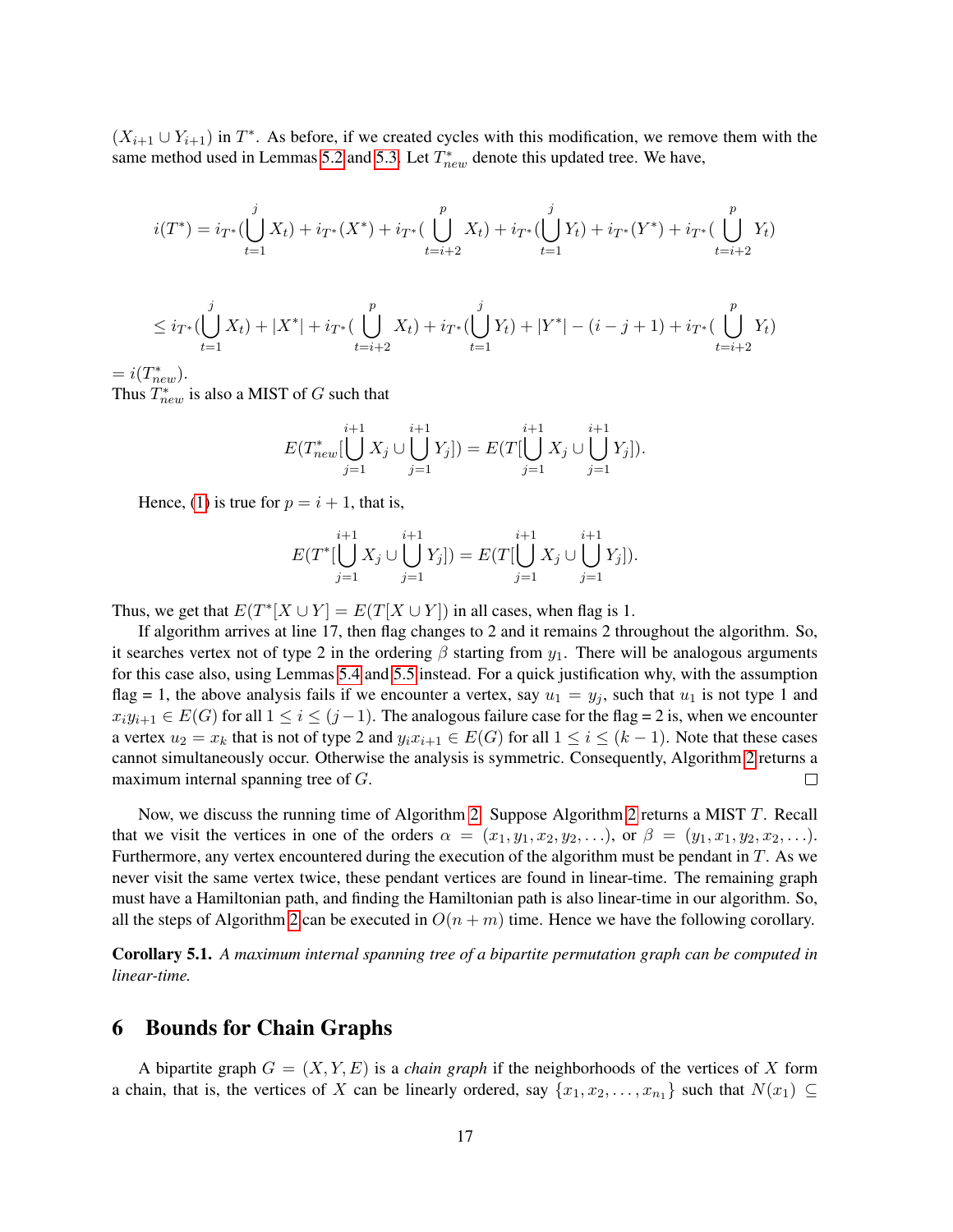$N(x_2) \subseteq \ldots \subseteq N(x_{n_1})$  and  $n_1 = |X|$ . If  $G = (X, Y, E)$  is a chain graph, then the neighborhoods of the vertices of Y also form a chain. If  $n_2 = |Y|$ , an ordering  $\alpha = (x_1, x_2, \dots, x_{n_1}, y_1, y_2, \dots, y_{n_2})$  is called a *chain ordering* if  $N(x_1) \subseteq N(x_2) \subseteq \ldots \subseteq N(x_{n_1})$  and  $N(y_1) \supseteq N(y_2) \supseteq \ldots \supseteq N(y_{n_2})$ . If a vertex  $x_i$  appears before  $x_j$  in chain ordering, we write  $x_i < x_j$ . Given a chain graph G, a chain ordering of G can be computed in linear-time [\[6\]](#page-22-16). Note that a chain ordering is also a strong ordering. So, every chain graph is also bipartite permutation graph.

In this section, we will prove the following lower bound for number of internal vertices in a MIST of a chain graph G.

## <span id="page-17-0"></span>**Theorem 6.1.** For a chain graph G, let  $P^*$  be an optimal path cover of G. Then  $Opt(G) \geq |E(P^*)|-2$ .

In order to prove Theorem [6.1,](#page-17-0) we look at optimal path covers of bipartite permutation graphs. [\[26\]](#page-23-6) gave an algorithm to find an optimal path cover of a bipartite permutation graph. Note that this algorithm applies to chain graphs as well. We will recall the algorithm given in [\[26\]](#page-23-6), but first we cover some notations used in the algorithm. A path cover  $P^* = \{P_1, P_2, \ldots, P_k\}$  is *contiguous* if it satisfies the following two conditions:

- 1. If  $x \in X$  is the only vertex in  $P_i$  and if  $x' < x < x''$ , then  $x'$  and  $x''$  belong to different paths.
- 2. If  $xy$  is an edge in  $P_i$  and  $x'y'$  is an edge in  $P_j$ , where  $i \neq j$  and  $x < x'$ , then  $y < y'$ .

A path P is *contiguous* if it is one of the following forms:  $x_i y_j x_{i+1} y_{j+1} \ldots y_{t-1} x_r, x_i y_j x_{i+1} y_{j+1} \ldots y_{t-1} x_r y_t$ ,  $y_jx_iy_{j+1}x_{i+1} \ldots x_{r-1}y_tx_r$ , or  $y_jx_iy_{j+1}x_{i+1} \ldots x_{r-1}y_t$  such that  $r \geq i$  and  $t \geq j$ . Note that every path in a contiguous path cover is contiguous. Let  $P$  be a contiguous path which ends with some edge, say  $x_py_q$ . If  $y_qx_{p+1} \notin E(G)$ , then we say that the path P is not extendable on the right. A contiguous path is said to be a *maximal contiguous path* if it is not extendable on the right. An optimal path cover  $P^* = \{P_1, \ldots, P_k\}$  is a *maximum optimal path cover* if each  $P_i$  covers the maximum number of vertices in  $V(G) \setminus \{P_1 \cup P_2 \cup \ldots P_{i-1}\}.$  According to [\[26\]](#page-23-6), there exists an optimal path cover which is a maximum optimal path cover for any bipartite permutation graph  $G$  such that every path in the path cover is a maximal contiguous path.

As a chain graph is an instance of a bipartite permutation graph, we recall the algorithm from [\[26\]](#page-23-6) which finds this desired maximum optimal path cover for a chain graph (Algorithm [3\)](#page-17-1). From this point, we will refer such a path cover as an optimal path cover only.

<span id="page-17-1"></span>

|                                                | <b>Algorithm 3</b> Algorithm for finding an optimal path cover of $G$                    |
|------------------------------------------------|------------------------------------------------------------------------------------------|
|                                                | <b>Input:</b> A chain graph $G = (X, Y, E)$ with the ordering of its vertices            |
|                                                | <b>Output:</b> An optimal path cover $P$ of $G$                                          |
|                                                | 1 Mark all vertices in X and Y as not visited; let $P = \emptyset$ .                     |
| 2 while all vertices of $G$ are not visited do |                                                                                          |
| 3 <sup>7</sup>                                 | Let x and y be the first vertices in X and Y which are not visited.                      |
| $\overline{\mathbf{4}}$                        | Let $P_x$ and $P_y$ be the maximal contiguous paths starting from x and y, respectively. |
| $5-$                                           | Q:= Maximum of $P_x$ and $P_y$ .                                                         |
| $6-$                                           | $P := P \cup Q.$                                                                         |
| $7 \vert$                                      | Mark all vertices in $Q$ as visited.                                                     |

8 Output P.

Now, we give the proof of Theorem [6.1.](#page-17-0)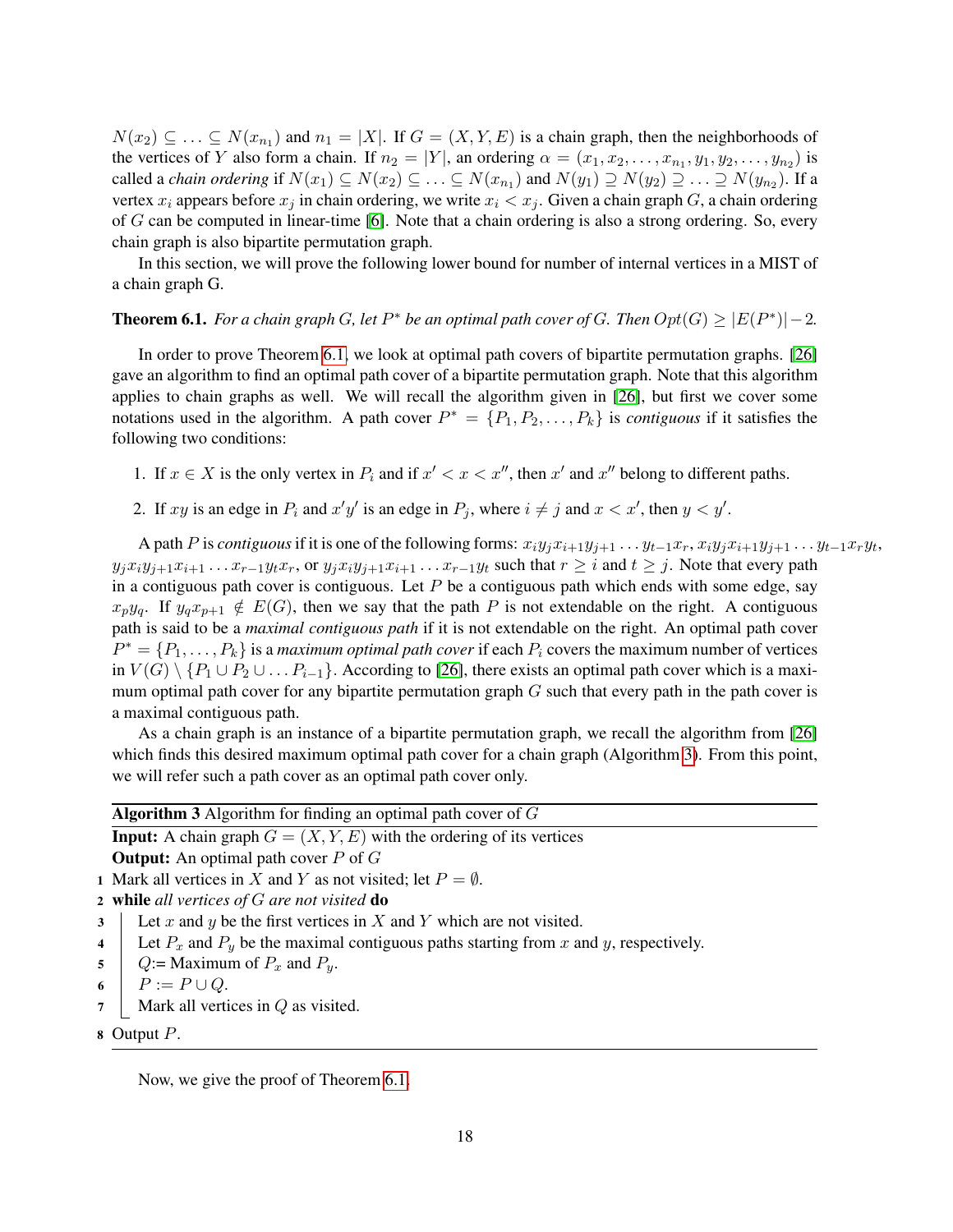*Proof of Theorem* [6.1](#page-17-0). Let  $P^*$  be the optimal path cover obtained from Algorithm [3.](#page-17-1) A path in  $P^*$  is nontrivial if it has at least two vertices. We may assume that the path components of  $P^*$  are ordered with respect to their appearance in Algorithm [3.](#page-17-1) To complete the proof, we will construct a spanning tree by connecting the paths of  $P^*$  with edges of G. Let P and Q be two consecutive nontrivial path components in  $P^*$ , and we will now find a sufficient edge connecting P and Q. We have four cases to consider.

**Case 1:**  $P$  ends at  $X$  side and  $Q$  starts from  $X$  side

Suppose that P ends at some vertex x and Q starts from some vertex x', where  $x < x'$ . Let y be the vertex adjacent to x in P, then  $y \in N(x')$  as G is a chain graph. Here, we consider the edge  $yx'$  as the combining edge for path components P and Q. We see that y is internal in P and  $x'$  is pendant in Q. Fig. [5](#page-18-0) provides an illustration.



<span id="page-18-0"></span>Figure 5: Case 1)

**Case 2:**  $P$  ends at  $Y$  side and  $Q$  starts from  $Y$  side

As  $P^*$  was constructed from Algorithm [3,](#page-17-1) every path component in  $P^*$  is maximal contiguous. But, in this case, P is extendable on right. So, this case will not arise. Fig. [6](#page-18-1) provides an illustration.



<span id="page-18-1"></span>Figure 6: Case 2)





<span id="page-18-2"></span>Figure 7: Case 3)

**Case 4:**  $P$  ends at  $X$  side and  $Q$  starts from  $Y$  side

Suppose that P ends at some vertex x and Q starts from some vertex  $y = y_i$ . As the number of vertices in G is finite, path Q must end at X or Y. Now, we consider two subcases depending on Q ending at X side or Y side.

**Subcase 4.1:**  $Q$  ends at  $X$  side

Let  $Q = yx_i\overline{y_{j+1} \dots x_t y_k x_{t+1}}$ . As G is a chain graph, we have that  $Q' = x_i y x_{i+1} \dots y_{k-1} x_{t+1} y_k$  is also a path in G. Note that  $V(Q) = V(Q')$  and  $Q'$  is a maximal contiguous path. We can replace Q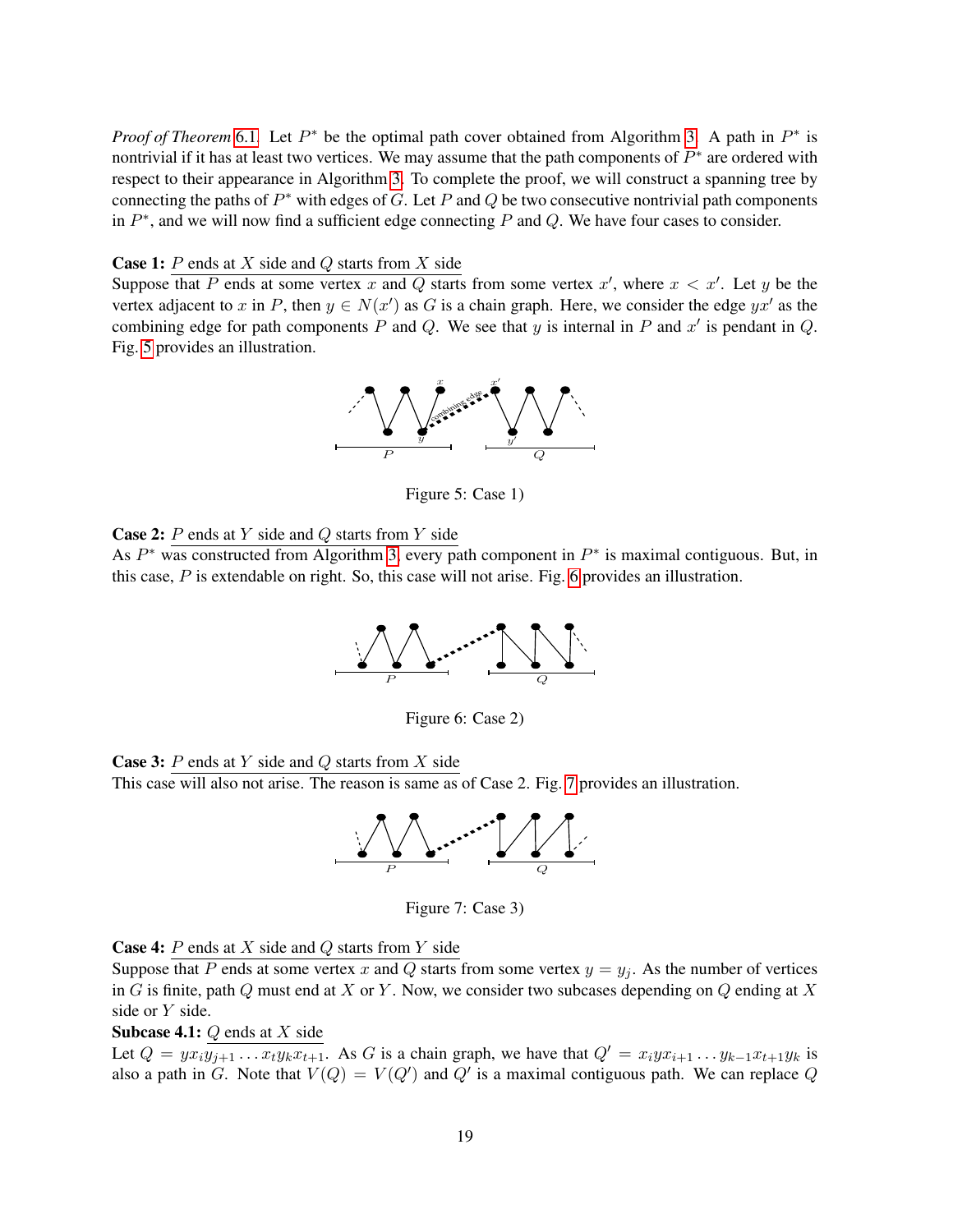with  $Q'$  in the path cover  $P^*$ . Now as  $Q'$  starts from X, we have reduced to Case 1). Fig. [8](#page-19-0) provides an illustration.



<span id="page-19-0"></span>Figure 8: Subcase 4.1

#### **Subcase 4.2:**  $Q$  ends at  $Y$  side

Let y' be the neighbor of x in P and x' be the neighbor of y in Q. Since,  $x < x'$  and G is a chain graph, edge  $y'x' \in E(G)$ . Here, we consider the edge  $y'x'$  as the combining edge for path components P and Q. We see that  $y'$  is internal in P and  $x'$  is also internal in Q. Fig. [9](#page-19-1) provides an illustration.



<span id="page-19-1"></span>Figure 9: Subcase 4.2

We see that in each possible case, we get a combining edge which connects both the path components P and Q. If we connect each consecutive nontrivial path component with the combining edges and connect the remaining single vertex components by an arbitrary edge incident with an internal vertex of a nontrivial path component, we obtain a spanning tree of G.

Suppose  $P^*$  has k path components  $P_1, P_2, \ldots, P_k$ . Let us denote number of edges of the component  $P_i$  by  $e_i$  for every  $1 \le i \le k$ . This implies that  $e_1 + e_2 + \ldots + e_k = |E(P^*)|$ . Note that the number of internal vertices in a path with  $e_i$  edges is  $e_i - 1$ .

We now observe the case where  $G$  is a graph such that Subcase 4.2 does not arise. Note then every combining edge connects one internal and one pendant vertex from different path components. So,  $i(T) = e_1 - 1 + e_2 + e_3 + \ldots + e_k = |E(P^*)| - 1$ . Now, suppose that Subcase 4.2 arises for some consecutive nontrivial paths P and Q. Here, Q ends at Y side, say at  $y_0$  and let  $x_0$  be the neighbor of y<sub>0</sub> in Q. We claim that  $x_0 = x_{n_1}$ . If this is not the case then there exists a vertex  $x^*$  in X such that  $x^* > x_0$  and  $x^* \notin V(Q)$ . But, since G is a chain graph, we have that  $(y_0, x^*) \in E(G)$  which makes Q, a non-maximal path, a contradiction. Thus,  $x_0 = x_{n_1}$  which implies that, if  $Q'' \in P^*$  and appears after  $Q$  in Algorithm [3,](#page-17-1) then  $Q''$  is a single vertex path component containing a vertex of Y. This implies that the Subcase 4.2 appears only once. So,  $i(T) = e_1 - 1 + e_2 + e_3 + \ldots + e_k - 1 = |E(P^*)| - 2$ . Hence, the number of internal vertices in any MIST of G is at least  $|E(P^*)| - 2$ .

Combining Theorem [2.1](#page-2-0) and Theorem [6.1,](#page-17-0) we can state the following corollary.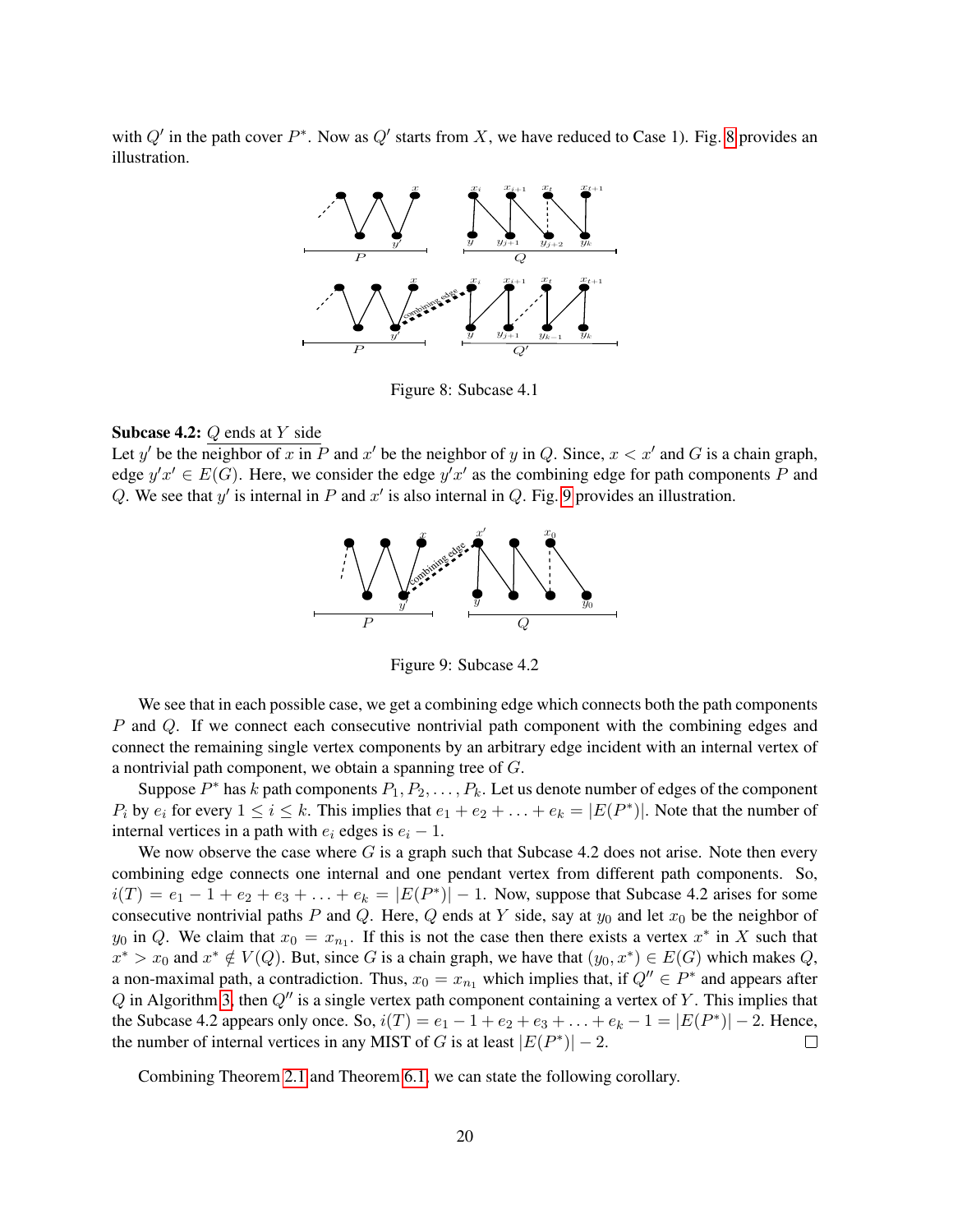

<span id="page-20-1"></span>Figure 10: examples showing that bounds are tight

<span id="page-20-2"></span>**Corollary 6.1.** For a chain graph  $G$ , if  $P^*$  denotes an optimal path cover then  $Opt(G)$  is either  $|E(P^*)| - 1$  *or*  $|E(P^*)| - 2$ *.* 

Now, we give examples of chain graphs which shows that both the bounds (given by Theorem [2.1](#page-2-0) and Theorem [6.1\)](#page-17-0) are tight. In Fig. [10,](#page-20-1)  $G_1$  and  $G_2$  are chain graphs and  $T_1$  and  $T_2$  are Maximum Internal Spanning Trees of  $G_1$  and  $G_2$  respectively. We can see that optimal path cover obtained from Algorithm [3](#page-17-1) for the graph  $G_1$  is  $\{x_1y_1x_2y_2x_3, y_3x_4y_4x_5y_5\}$  which has 8 edges and its MIST  $T_1$  has 6 internal vertices i.e.  $Opt(G_1) = |E(P^*)| - 2 = 8 - 2 = 6$ . Using Observation [2.2,](#page-2-1) it can be verified that any MIST of  $G_1$  has at least four pendant vertices, two from X side and two from Y side; so,  $G_1$  can have at most 6 internal vertices in its MIST. Hence,  $T_1$  is indeed a MIST of  $G_1$ . In a similar manner, optimal path cover obtained from Algorithm [3](#page-17-1) for the graph  $G_2$  is  $\{x_1y_1x_2y_2x_3, y_3x_4y_4x_5y_5x_6\}$  which has 9 edges and its MIST  $T_2$  has 8 internal vertices i.e.  $Opt(G_2) = |E(P^*)| - 1 = 9 - 1 = 8$ .

Corollary [6.1](#page-20-2) states that  $|E(P^*)| - 2 \leq Opt(G) \leq |E(P^*)| - 1$  where  $P^*$  is an optimal path cover of a chain graph G. We now argue that if G is a bipartite permutation graph, then  $Opt(G)$  cannot be lower bounded with value  $|E(P^*)| - k$  for any fixed natural number k. Below, for every natural number k, we give a construction of a bipartite permutation graph such that  $Opt(G) = |E(P^*)| - O(5k)$ .

For every integer  $n = 5k$  ( $k \ge 1$ ), we construct a connected bipartite permutation graph  $G_n$  with n vertices and  $Opt(G_n) = |E(P^*)| - O(n)$ . For all  $1 \le i \le k$ , let  $X_i = \{x_1^i, x_2^i\}$  and  $Y_i = \{y_1^i, y_2^i, y_3^i\}$ if *i* is even and  $X_i = \{x_1^i, x_2^i, x_3^i\}$  and  $Y_i = \{y_1^i, y_2^i\}$  for odd *i*. Let  $V(G_n) = V_1 \cup V_2 \cup \ldots \cup V_k$  where  $V_i = X_i \cup Y_i$  for all  $1 \le i \le k$ . Let  $E(G_n) = E_1 \cup E_2 \cup \ldots \cup E_k \cup E'$  where  $E_i = \{xy | x \in X_i, y \in Y_i\}$ for each  $1 \le i \le k$  and E' is the set of edgs of the form  $y_2^i x_1^{i+1}$  if i is odd and  $x_2^i y_1^{i+1}$  if i is even for each  $1 \le i \le (k-1)$ . We see that  $G_n$  is a bipartite permutation graph with n vertices and  $n + 2k - 1$  edges. Algorithm [3](#page-17-1) gives an optimal path cover  $P^*$  for  $G_n$  having 4k edges and Algorithm [2](#page-12-0) gives a MIST with 3k internal vertices. So, we get that  $Opt(G_n) = 3k = 4k - k = 4k - \frac{n}{5} = |E(P^*)| - O(n)$ . Fig. [11](#page-21-2) provides an illustration for  $G_{25}$ .

Thus  $Opt(G)$  for bipartite permutation graphs do not have lower bound of the form  $|E(P^*)| - k$  for some fixed natural number  $k$ , independent of  $n$ .

#### <span id="page-20-0"></span>7 Conclusion

We studied the Maximum Internal Spanning Tree (MIST) problem, a generalization of Hamiltonian path problem. As the MIST problem remains NP-hard even for bipartite graphs and chordal graphs due to a reduction from the Hamiltonian path problem [\[10,](#page-22-1) [18\]](#page-22-2), we further investigated the complexity of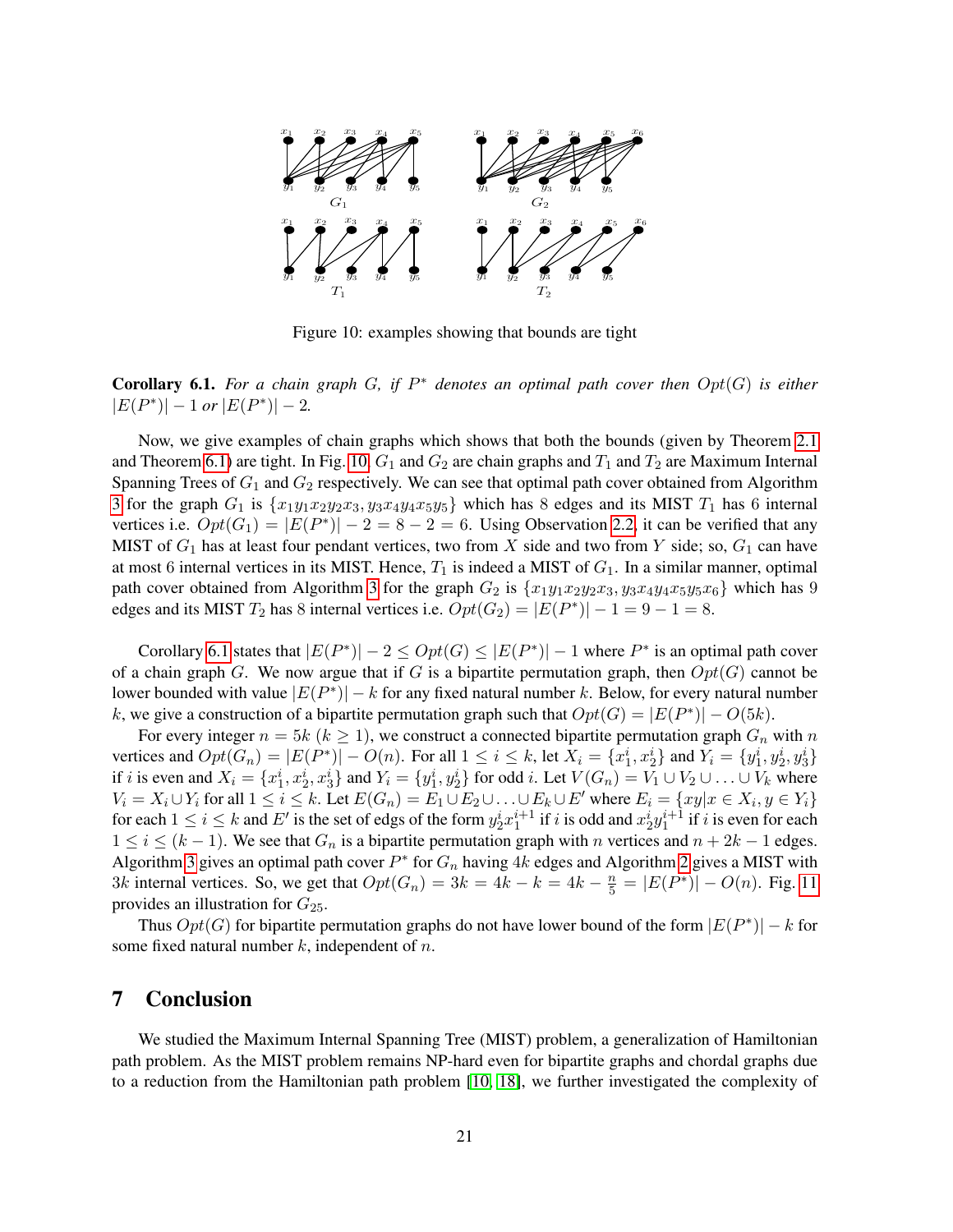

<span id="page-21-2"></span>Figure 11: Graph  $G_{25}$ , its optimal path cover  $P^*$  from Algorithm [3](#page-17-1) and its MIST T from Algorithm [2](#page-12-0)

special instances of these classes, chain graphs, bipartite permutation graphs and block graphs. We also investigated cactus graphs and cographs, finding linear-time algorithms for the MIST problem for each of these graph classes.

[\[15\]](#page-22-10) proved an upper bound for  $Opt(G)$  in terms of an optimal path cover. We further studied this relationship between path covers and  $Opt(G)$  and showed tight lower bounds for chain graphs and cographs. We also showed this phenomenon does not hold for general graphs with a construction of bipartite permutation graph and block graph such that  $Opt(G)$  is arbitrarily far from  $|E(P^*)|$ .

A convex bipartite graph G with bipartition  $(X, Y)$  and an ordering  $X = (x_1, x_2, \ldots, x_n)$ , is a bipartite graph such that for each  $y \in Y$ , the neighborhood of y in X appears consecutively. Complexity status of the MIST problem is still open for convex bipartite graphs, which is a superclass of bipartite permutation graphs and subclass of chordal bipartite graphs. Designing an algorithm for MIST in convex bipartite graphs will be a good research direction.

The weighted version of the MIST problem is also well studied in literature [\[21\]](#page-23-3). Given a vertexweighted connected graph  $G$ , the maximum weight internal spanning tree (MwIST) problem asks for a spanning tree  $T$  of  $G$  such that the total weight of internal vertices in  $T$  is maximized. Since MwIST problem is a generalization of the MIST problem, one may also investigate the complexity status of MwIST problem for some special classes of graphs.

To our knowledge, every known hardness proof for the MIST problem on families of graphs relies on a reduction to Hamiltonian path problem. We leave as an open question if there exists a family of graphs such that Hamiltonian path problem is polynomial time, yet the MIST problem remains NP-hard.

## References

- <span id="page-21-1"></span>[1] Binkele-Raible D, Fernau H, Gaspers S, Liedloff M, Exact and parameterized algorithms for max internal spanning tree, Algorithmica 65(1) (2013): 95-128.
- <span id="page-21-0"></span>[2] Chen ZZ, Harada Y, Guo F, Wang L, An approximation algorithm for maximum internal spanning tree, Journal of Combinatorial Optimization 35(3) (2018): 955-979.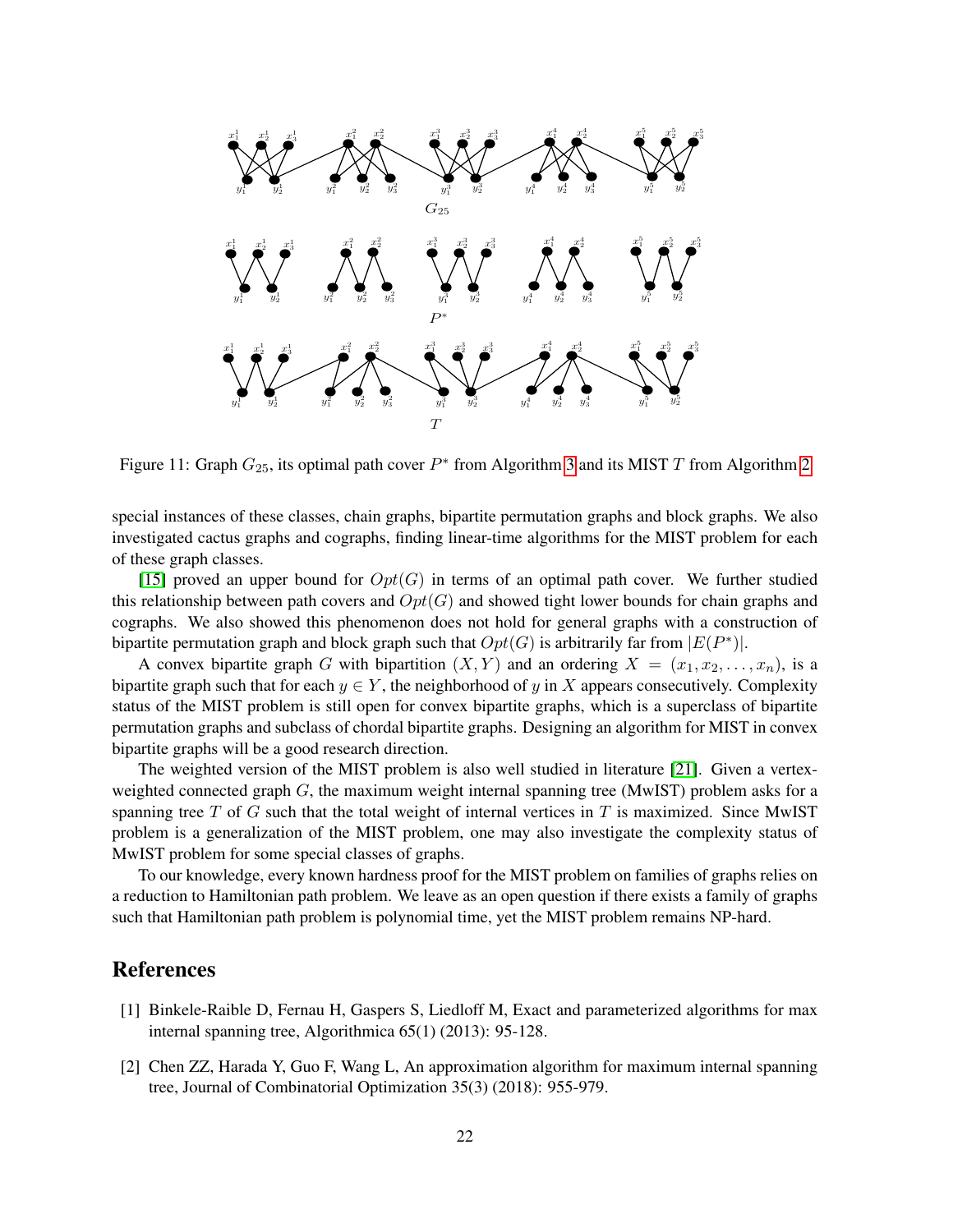- <span id="page-22-7"></span>[3] Cohen N, Fomin FV, Gutin G, Kim E, Saurabh S, Yeo A, Algorithm for finding k-vertex out-trees and its application to k-internal out-branching problem, Journal of Computer and System Sciences 76(7) (2010): 650-662.
- <span id="page-22-8"></span>[4] Fomin FV, Gaspers S, Saurabh S, Thomassé S, A linear vertex kernel for maximum internal spanning tree, Journal of Computer and System Sciences 79(1) (2013): 1-6.
- <span id="page-22-0"></span>[5] Garey MR, Johnson DS, Computers and intractability, vol 174, freeman San Francisco (1979).
- <span id="page-22-16"></span>[6] Heggernes P, Kratsch D, Linear-time certifying recognition algorithms and forbidden induced subgraphs, Nord J Comput 14(1-2) (2007) :87-108.
- <span id="page-22-14"></span>[7] Heggernes P, Van't Hof P, Lokshtanov D, Nederlof J, Computing the cutwidth of bipartite permutation graphs in linear time, SIAM Journal on Discrete Mathematics 26(3) (2012): 1008-1021.
- <span id="page-22-12"></span>[8] Jung HA, On a class of posets and the corresponding comparability graphs, Journal of Combinatorial Theory, Series B 24(2) (1978): 125-133.
- <span id="page-22-4"></span>[9] Knauer M, Spoerhase J, Better approximation algorithms for the maximum internal spanning tree problem, Algorithmica 71(4)(2015): 797-811.
- <span id="page-22-1"></span>[10] Lai TH, Wei SS, The edge hamiltonian path problem is np-complete for bipartite graphs, Information processing letters 46(1) (1993): 21-26.
- <span id="page-22-15"></span>[11] Lai TH, Wei SS, Bipartite permutation graphs with application to the minimum buffer size problem, Discrete applied mathematics 74(1) (1997): 33-55.
- <span id="page-22-9"></span>[12] Li W, Wang J, Chen J, Cao Y, A 2k-vertex kernel for maximum internal spanning tree, In: Workshop on Algorithms and Data Structures, Springer (2015), pp 495-505.
- <span id="page-22-6"></span>[13] Li W, Cao Y, Chen J, Wang J, Deeper local search for parameterized and approximation algorithms for maximum internal spanning tree, Information and Computation 252 (2017):187-200.
- <span id="page-22-5"></span>[14] Li X, Zhu D, Approximating the maximum internal spanning tree problem via a maximum pathcycle cover, In: International Symposium on Algorithms and Computation, Springer (2014), pp 467-478.
- <span id="page-22-10"></span>[15] Li X, Feng H, Jiang H, Zhu B, Solving the maximum internal spanning tree problem on interval graphs in polynomial time, Theoretical Computer Science 734 (2018): 32-37.
- <span id="page-22-13"></span>[16] Lin R, Olariu S, Pruesse G, An optimal path cover algorithm for cographs, Computers and Mathematics with Applications 30(8) (1995): 75-83.
- <span id="page-22-3"></span>[17] Lu HI, Ravi R, The power of local optimization: Approximation algorithms for maximum-leaf spanning tree, In: Proceedings of the Annual Allerton Conference on Communication Control and Computing, University of Illinois, (1992), pp 533-533.
- <span id="page-22-2"></span>[18] Müller H, Hamiltonian circuits in chordal bipartite graphs, Discrete Mathematics 156(1-3) (1996): 291-298.
- <span id="page-22-11"></span>[19] Pak-Ken W, Optimal path cover problem on block graphs, Theoretical computer science 225(1-2) (1999): 163-169.